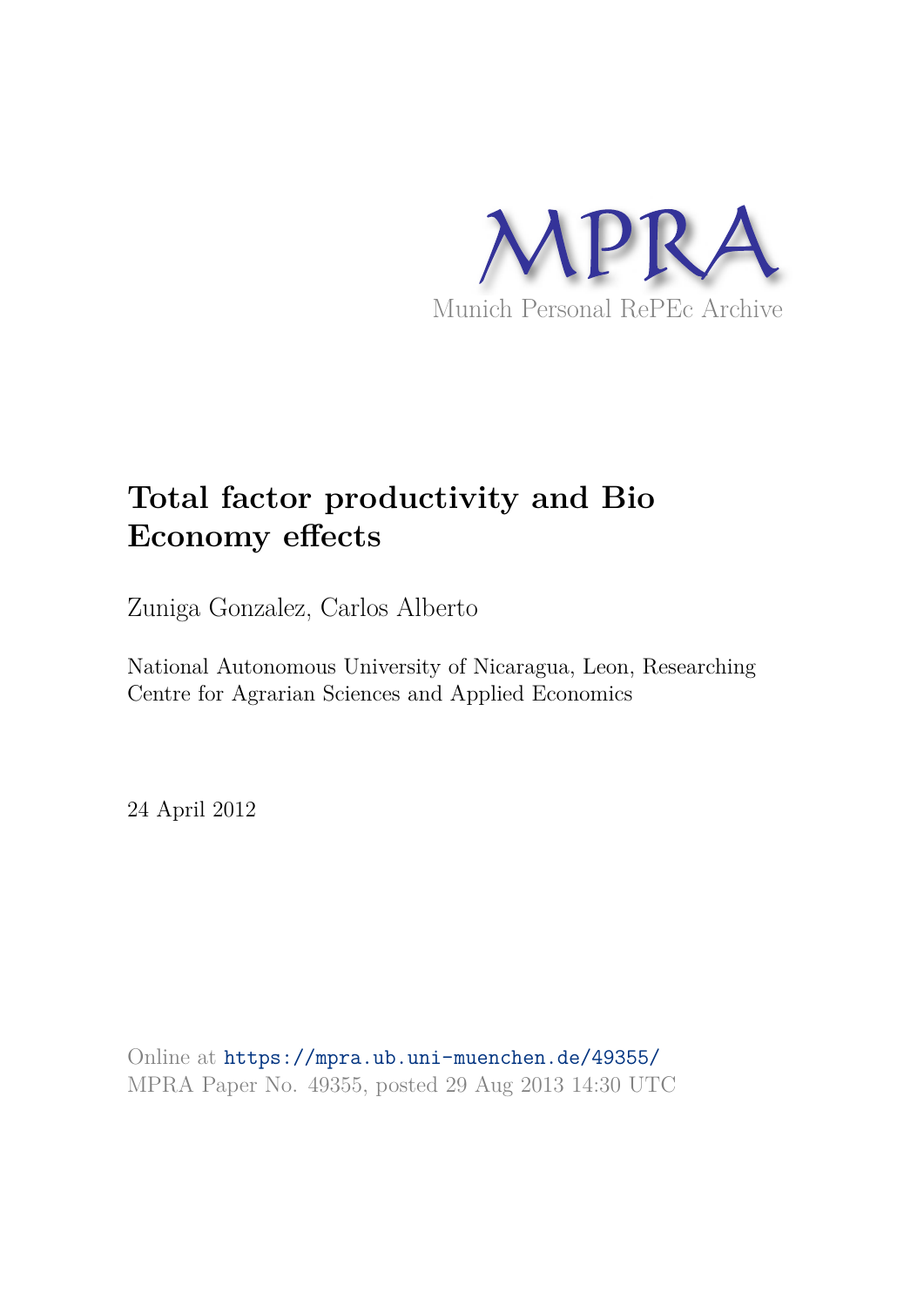

## Total Factor Productivity and the Bio Economy Effects

Carlos Alberto Zúniga González National Autonomous University of Nicaragua, León Dept. of Agroecology, Science and Technology Faculty Researching Centre for Agrarian Sciences and Applied Economic PO Box 68, Campus Agropecuario León, Nicaragua E-mail: czuniga@ct.unanleon.edu.ni

|                           | Received: November 13, 2012 Accepted: November 24, 2012 Published: December 18, 2012 |  |
|---------------------------|--------------------------------------------------------------------------------------|--|
| doi:10.5296/jas.v1i1.2383 | URL: http://dx.doi.org/10.5296/jas.v1i1.2383                                         |  |

#### **Abstract**

This paper develops a new measure of total factor productivity growth in agricultural Production which incorporates Bio Economic components effects.The new measure is called the Bio Economic-Oriented Total Factor Productivity (BTFP) index, and incorporates components of Bio Economic as liquid biofuels. BTFP measure changes in Bio Economic efficiency and can be decomposed into bio economy efficiency change (BEC), and Bio Economic technological change (BTC) components.An empirical analysis, involving 7 Central American countries-level during 1980-2007, is provided using DEA methods. The results have shown a positive annual growth in bio economy total factor productivity of 1.1 percent. This change is explained by 0.03 percent per year in the bio economy efficiency change (or bio economy catch-up) and bio economy technical change (or bio ethanol frontier-shift) is providing 0.09 percent.

#### **JEL Classification**: D: 24, O: 13, O: 47, P: 51, Q: 10.

**Keywords**: Bio Economy Total Factor Productivity Growth, Malmquist Index, Data Envelopment Analysis, Bio-Economy, Bio-Ethanol.

#### **1. Introduction**

In Latin America the Bio Economy is a new perception that is being examined by a group of colleagues with the issue "The Bio Economy in Latin America and the Caribbean: Towards a socio economic research agenda" (Trigo, 2011).During the past three decades, the Bio Economic side effect of economic activities has received increasing attention in public debate where the environmental issues have been highlighting this debate (Hoang and Coelli, 2009).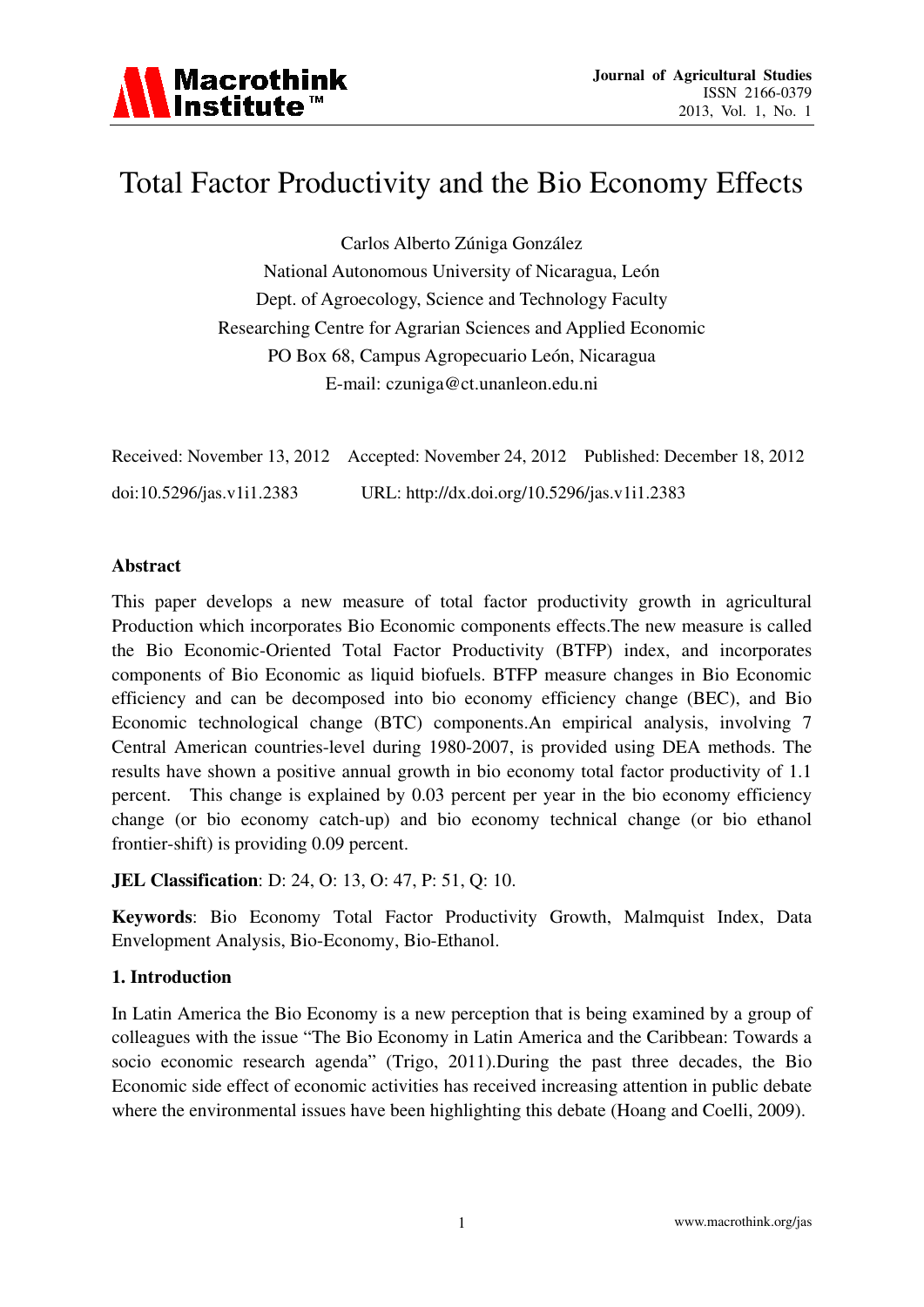

This paper intent to contribute to the efforts that other authors have been made to integrate Bio Economy concerns into traditional technical and socio economic performance measure, as well as made it in environmental concerns (Zúniga: 2011; Scheel, 2001; Tyteca, 1996).

Generally, these environmental performance measures are derived by making adjustments to standard parametric and non-parametric efficiency and productivity analysis techniques (Coelli, et al. 2007). The traditional approach that the majority of these studies have taken is that the environmental effect is modeled as either a bad output or an environmentally detrimental input in production models (e.g. Ball, et al. 1994; Färe, et al. 1989; Reinhard, et al. 2000; Shaik and Perrin 2001; Tyteca 1997). These methods, however, face two criticisms. First, they fail to allow for both increasing desirable output and reducing undesirable output at the same time (Chung, et al. 1997). Secondly, Coelli, et al. (2007) shows that these methods often do not satisfy the materials balances condition.

Chung, et al. (1997) proposed the use of a directional distance function which allows for simultaneous expansion of desirable output and contraction of undesirable output. While thismethod overcomes the first criticism, this approach also fails to satisfy the materials balancecondition, which we show later in this paper.

Recently, Coelli, et al. (2007) suggested the use of an alternative modeling approach that usesthe materials balance condition in deriving an environmental efficiency measure. Theyconsider the situation where the environmental pollution is caused by the balance of nutrients, equal to the difference between nutrients in inputs and nutrients in outputs. In order to reducepollution, one could reduce the nutrients balance by, for example, reducing the nutrient amountcontained in the input vector. Compared with the traditional approach, this method does notinvolve the introduction of any extra variables into the production model and satisfies thematerials balance condition.

In their study, the materials contents of inputs is treated in an analogous way to the way inwhich input prices are used in a standard cost efficiency calculation, and hence parametric and non-parametric techniques can be used to estimate the efficiency scores.

Given a fixed output vector, the environmental efficiency is defined as the ratio of the smallest technically feasible bio economic balance over the observed of Biofuels balance. The environmental efficiency can also be decomposed into technical efficiency (TE) and allocative efficiency (AE) components.

In this paper, the components of Biofuels are used to measure the Bio Economy productivity and efficiency of the national agricultural sector in Central America Countries in term of bioethanolas biofuels. I term this Bio Economy efficiency measure as Bio Economic-Oriented efficiency (BEE). I also construct a Bio Economy Total Factor Productivity (BTFP) index.This index is a Bio Economy adjusted Malmquist Productivity Index which incorporates the traditional total factor productivity (TFP) information along with Bio Economic components.

The remainder of this paper is organized into sections. In section 2, the Bio Economy and the role of biotechnology and the Methods of measuring bio economy performance are described.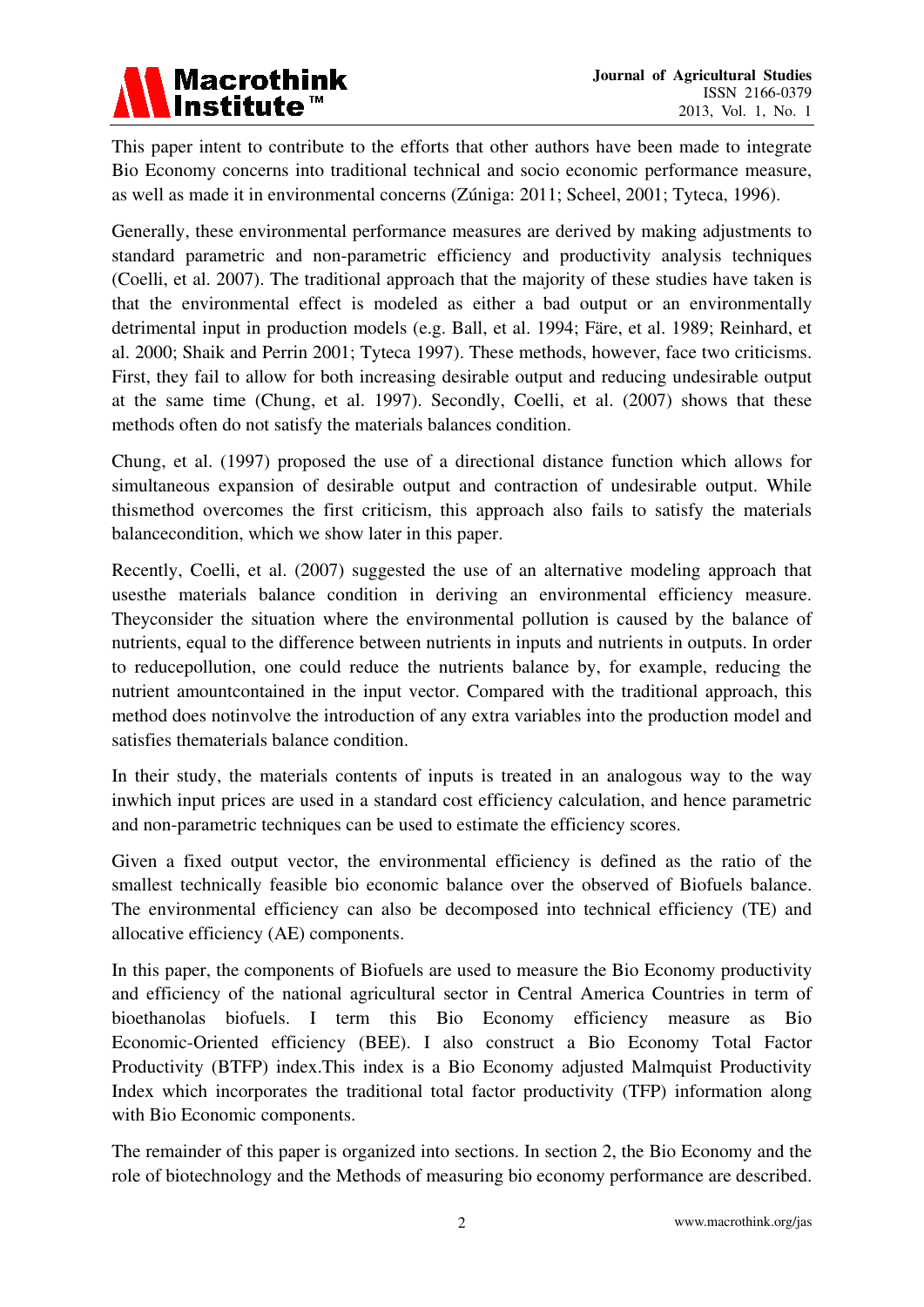

In section 3, the bio economic-oriented efficiency and productivity measures and biofuels oriented total factor productivity are described. In Section 4, the Bio economy in Central America applicationis described.In section 5, the DEA methodology for bio economy is described where the DEA, the Malmquist TFP for bio economy are used. In Section 6, the data used is described.In Section 7, refer conclusion and discuss of the results. Finally, in the final section, some concluding comments are made.

## **2. The Bio Economy and the role of biotechnology**

The Bio Economic is today referred as a concept that can be synthesized such as "the application of knowledge in life sciences in new, sustainable, environmentally friendly, and competitive products" (EC, 2005), or as "the aggregate set of economic operations in a society that uses the latent value incumbent in biological products and processes to capture new growthand welfare benefits for citizens an nations" (OECD, 2006), or "encompassing all those sectors and their related services which produce, process or use biological resources" (OCDE, 2009).

In agricultural production the Bio Economy is about moving economies based on petroleum and their derivatives to fuels and materials that are renewables, environmentally friendly and of greater availability.The farmers as economic agents use many different inputs which contain some classification of bio economy together of modern chemistry and biology, materials sciences and information technology that consider the plant materials and other living organism (i.e Trichogramma as benefic insects).Moreover, the Bio Economic is about new ways of linking natural resources and processes to goods and services through increased knowledge intensity as a common denominator of the new value chains (Trigo, 2011).

The petroleum, gas and coal have been the basic source of energy as input of agricultural activities, but the high dependence have provided the base for an increased concern regarding the environmental sustainability, it goes into the environment through land, air or water and potentially causes pollution.Additionally, energy input intensification does not seem a coherent response in view of rising global climate change concerns, as high-input agriculture is – in many contexts – seen as one of the worst offenders in terms of  $CO<sub>2</sub>$  emission. This is the basic source of biomass in the agriculture.

In this context, Bio Technology in its applications of techniques using living organism or substances derived from these organisms to make of modify a product, improve plants or animals or develop micro-organism for specific use to agricultural and to industrial productionwill certainly play of key role in solving the emerging conflicts (Cohen, 1994).

## **Methods of measuring bio economy performance**

The Bioeconomy is a new issue in Latin America (LA), consequently is important to work on the address to identify and estimating the potential bioeconomy benefits for LA countries, specifically the Central America (in my case), and your impact into the productivity growth on the agricultural production system.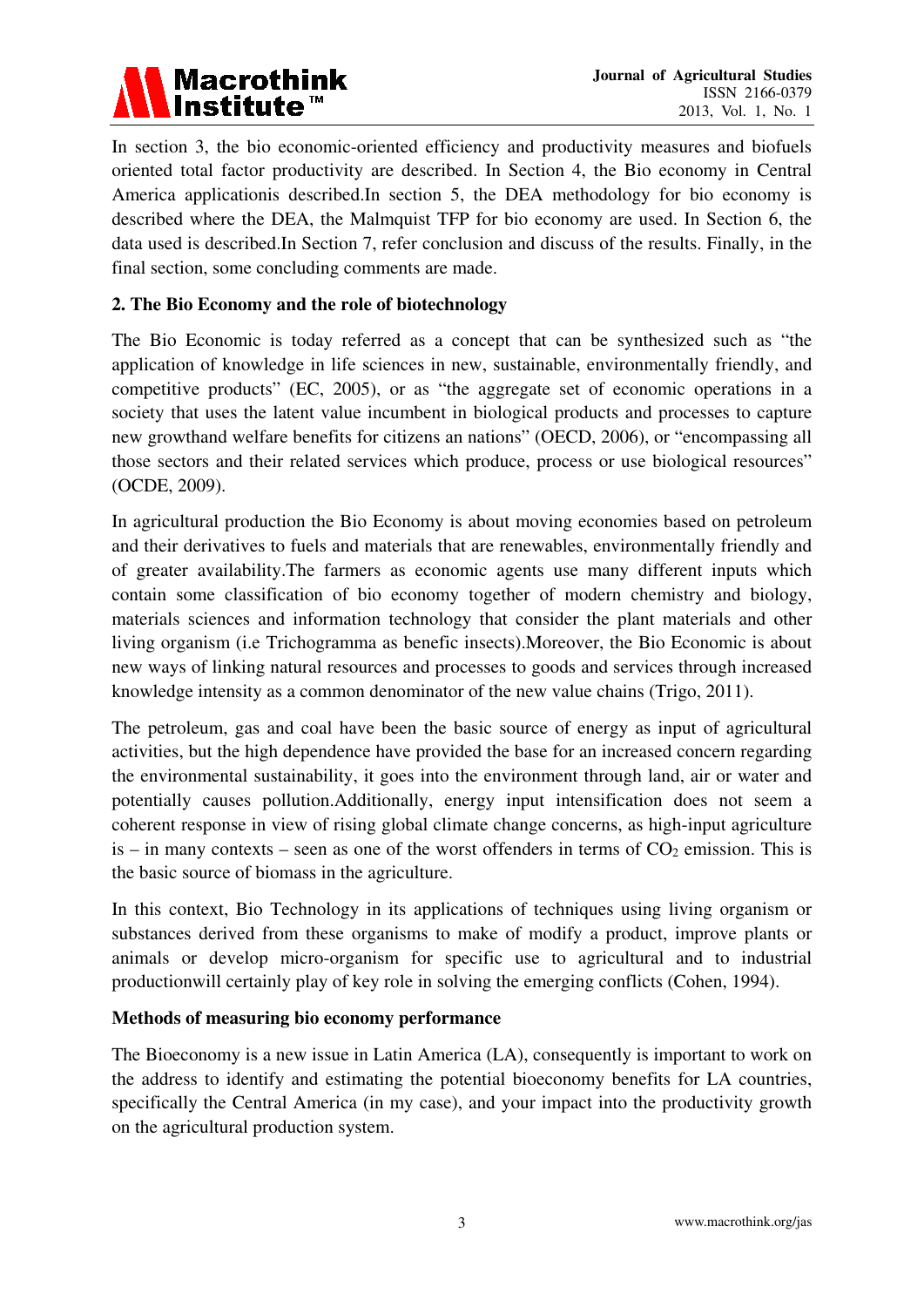

Traditionally, undesirable outputs have often been ignored in production economics, it is the case of the bioeconomy where the studies are focused on the macroeconomic and microeconomic issue and where it is disregarded the bioeconomy effects into productivity growth.

However,recently there has developed a growing literature proposing different indicators linking environmental land economic performance of production activities where the bioeconomy is considered. On the topic ofbioeconomy,Rozakis and Sourie (2005) develop a partial equilibrium linear programming model of the French biofuels sector.Their goal was to make policy suggestions regarding the efficient allocation of land to bioenergy crops and efficient tax exemptions. Zhang, Vedenov, and Wetzstein (2007) develop a structural vector autoregressive model to examine if producers of methyl tertiary butyl ether (MTBE) engaged in limit pricing to prohibit growth of ethanol as a gasoline additive. They find support for this hypothesis, concluding that the U.S. ethanol industry is vulnerable to the import of less expensive sugarcane-based ethanol Elobeid et al. (2007) provide the first comprehensive model of the bio economy, and later Tokgoz et al. (2007) fill some gaps associated with the first article, including work on the equilibrium prices of co-products of the biofuel industries, most importantly distiller's grains (Baker, Hayes and Babcock, 2008).

Concerning of environmental performance Tyteca (1996) stresses the potential usefulness of the efficiency measurement literature in dealing with these issues and makes available a detailed literature review of the different methods that have been used to measure environmental performance of organizations. In your paper spread-out a variety of issues connecting to the development of environmental performance indicators, including concerns about aggregation, normalization, standardization and accounting.

Pittman (1983) was one of the first to attempt to incorporate pollution into conventional productivity measures. He proposed an index number methodology that was derived from a theoretical model where the objective was the maximal radial expansion of desirable output sand contraction of undesirable outputs, holding the input vector constant. Färe, et al. (1989) used non-linear programming techniques to construct hyperbolic efficiency measures allowing for the expansion of desirable output and the reduction of pollution as an environmental detrimental input at the same time. This approach was used by Yaisawarng and Klein (1994) and Tyteca (1997) in industrial applications. Färe, et al. (1994) extended the workby Färe, et al. (1989) using parametric output distance functions to permit easier measurement of the shadow prices of the bad outputs.

Färe, et al. (1996) proposed an input distance function approach that could be used to decompose productive efficiency into input efficiency and environmental efficiency. More recently, Chung, et al. (1997) have used a directional distance function to estimate environmental efficiency and productivity measures.

In Färe, et al. (1996), for each firm two input-orientated DEA models were tracks. The first model is allowed for the conventional proportional contraction of all inputs given the level of desirable and undesirable outputs, with strong disposability assumed for all variables. The second model did the same thing, except it imposed weak disposability on undesirable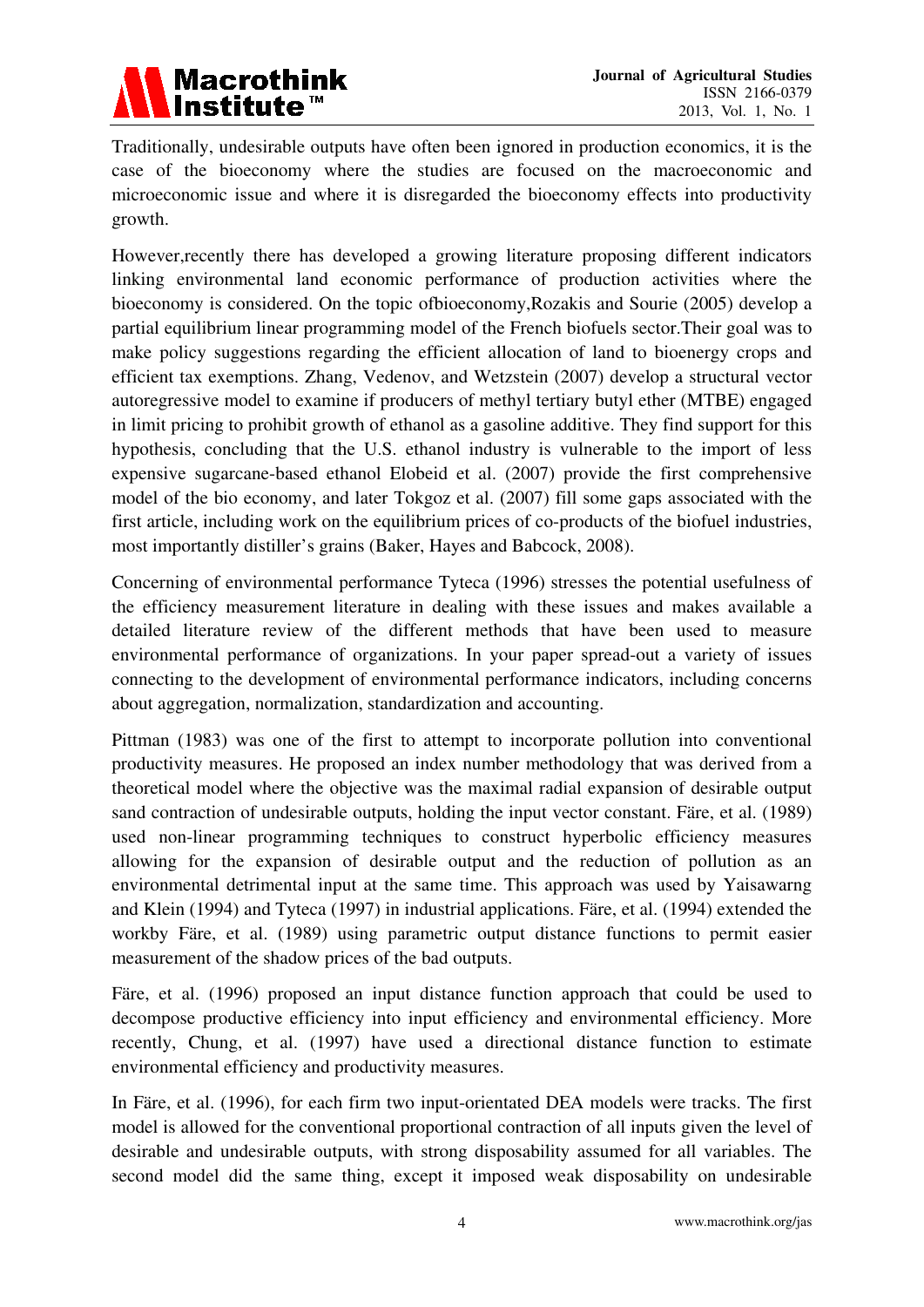

outputs. The environmental indicator was then defined as the ratio of the efficiency scores obtained in the first and second models. Tyteca (1997) then further adapted the Färe, et al. (1989) to derive environmental efficiency scores by measuring the degree to which the pollution variable could be reduced given the fixed levels of inputs and desirable outputs.

In contrast to an output distance function which seeks to increase both desirable and undesirable outputs simultaneously, Chung, et al. (1997) proposed the use of a directional distance function which seeks to increase desirable output and reduce undesirable output at the same time. The authors suggested scaling the output vectors according to a vector of directions which could be flexibly selected. The direction vector they proposed was to increase desirable outputs and decrease undesirable outputs, in a manner proportional to the observed values for that firm. The paper also illustrated how one could decompose a total factor productivity change measure (that includes undesirable outputs) into efficiency change and technical change.

In an agricultural example, Reinhard, et al. (2000) studied the effects of nitrogen pollution on dairy farms in the Netherlands. The nitrogen balance calculated using the materials balance equation was the pollution variable of interest. This pollution variable was modeled as the environmental detrimental input variable in the production function. The first model involved the contraction of the pollution variable holding the conventional inputs and outputs constant. The second model allowed for the radial expansion of the outputs with the both the conventional inputs and pollution variable held constant. The third model was the input-orientated version of the second model, which scaled down the conventional and pollution input variables given the fixed level of outputs. These three models produced three types of efficiency scores: an environmental efficiency score, an output-orientated technical efficiency (TE) score and an input-orientated TE scores.

Coelli, et al. (2007) shows that most of efficiency measures described above do not satisfy the materials balance condition. This was done for groups of environmental efficiency measures which are based on input or output distance functions (i.e. Färe, et al. 1989); Färe, et al. (1996); Reinhard, et al. (2000)). In the following section we also show that the directional distance function proposed by Chung, et al. (1997) also fails to satisfy this condition.

## **3. Bio Economic-Oriented efficiency and productivity measures**

Coelli, et al. (2007) utilize an alternative environmental efficiency measure that involves the incorporation of the materials balance condition into the production model. In these models, the desirable output vector was fixed and undesirable outputs were viewed as the net balance of bioeconomy component concern as defined in (1).

When q is fixed, the surplus balance is minimized when the aggregate input bioeconomy component concern content ( $N = a'x$ ) is minimized<sup>[1](#page-5-0)</sup>. In this method, instead of minimizing inputs, they minimized the aggregate contents contained in the input vectors. This is done on

<span id="page-5-0"></span><sup>-</sup> $1$  This excludes the case where the bio economy balance is negative. The reality is that there is the positive balance of biofuels used in agricultural production. The positive balance goes to the environment and makes the environment polluted. A positive balance is denoted as surplus.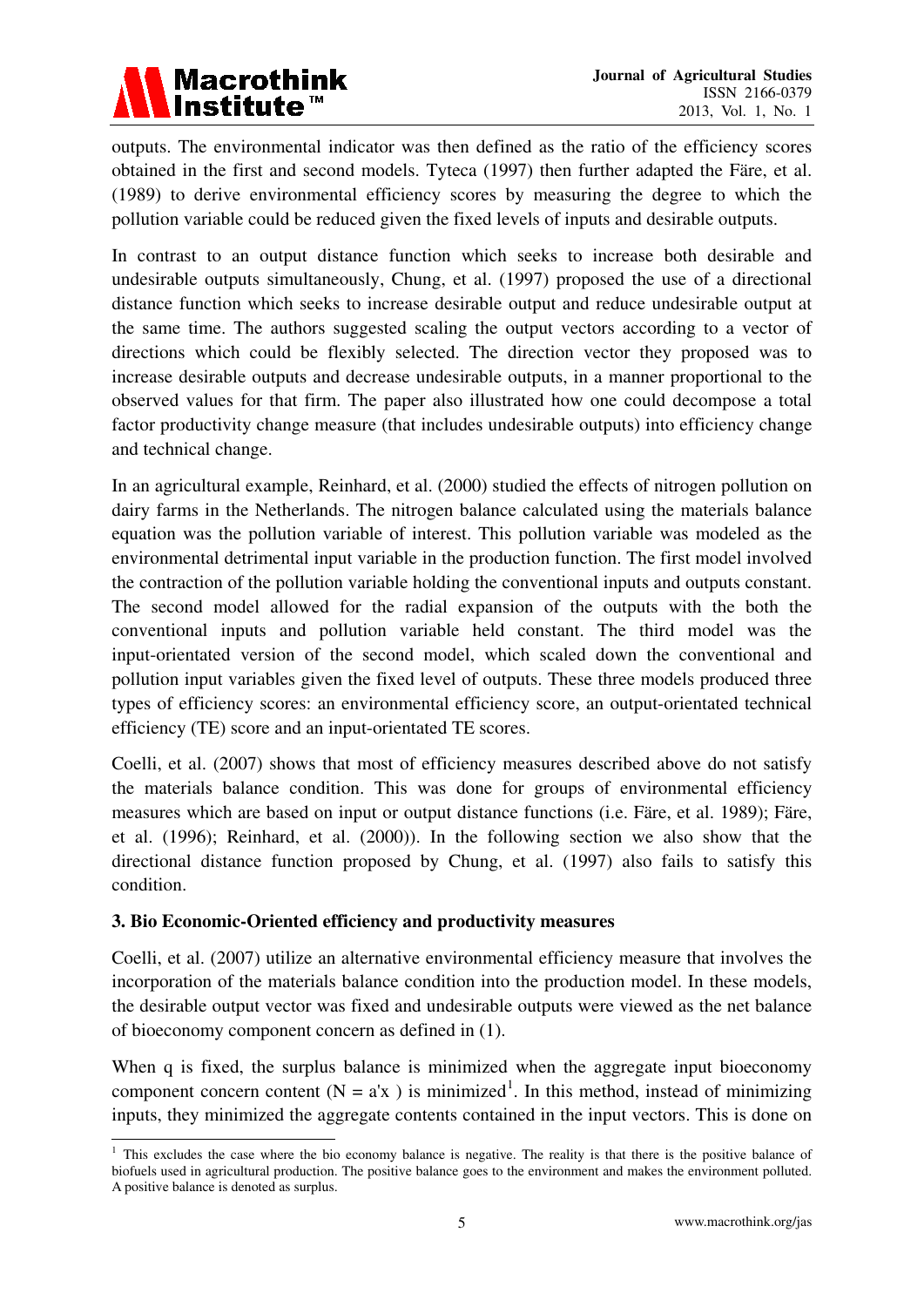

the grounds that a firm is more environmentally efficient if it produces a lower nutrient balance.

$$
N(q, a) = min\{a'x | (x, q) \in P\} where P is the output set
$$
\n(1)

The input vector that contains the minimum nutrient content is donated  $x_e$  and the minimum nutrient content equals to  $Ne = a'x_e$ . The nutrient content at the observed input vector is denoted  $N = a'x$ . The technically efficient input vector is denoted by  $x_t$ .

These three input vectors are illustrated in Figure 1, for the simple case where there are two input variables. The slopes of the iso-bioeconomy components lines reflect the ratios of bioeconomy components contents of the two inputs. The intercepts of these lines represent the total amount of bioeconomy  $(N)$  contained in the input vectors x,  $x_e$ ,  $x_t$ . The iso-bioeconomy component line passing through the observed point  $(x_1,x_2)$  has a larger intercept than the line passing through the technically efficient point  $(x_{1t},x_{2t})$ . Similarly the iso-bioeconomy component line passing through the technical efficient point has an intercept that is larger than the line passing through the bioeconomy component minimizing point  $(X_{1e}, X_{2e})$ .

Next, I define bioeconomy components-orientated efficiency (BE), technical efficiency (TE) and bioeconomy components orientated allocative efficiency (BAE).



$$
TE(q, x) = {^{mi}}_{\theta} {\theta} | (\theta x, q) \epsilon Y \}, \tag{2}
$$

where  $\theta$  is a scalar taking a value between zero and one. The  $x_t$  is the solution to this optimization problem.  $B_t = a' x_t$  is defined as the Biofuels content at the technically efficient input vector and hence

$$
TE = \frac{B_t}{B} = \frac{a'x_t}{a'x} = \theta,\tag{3}
$$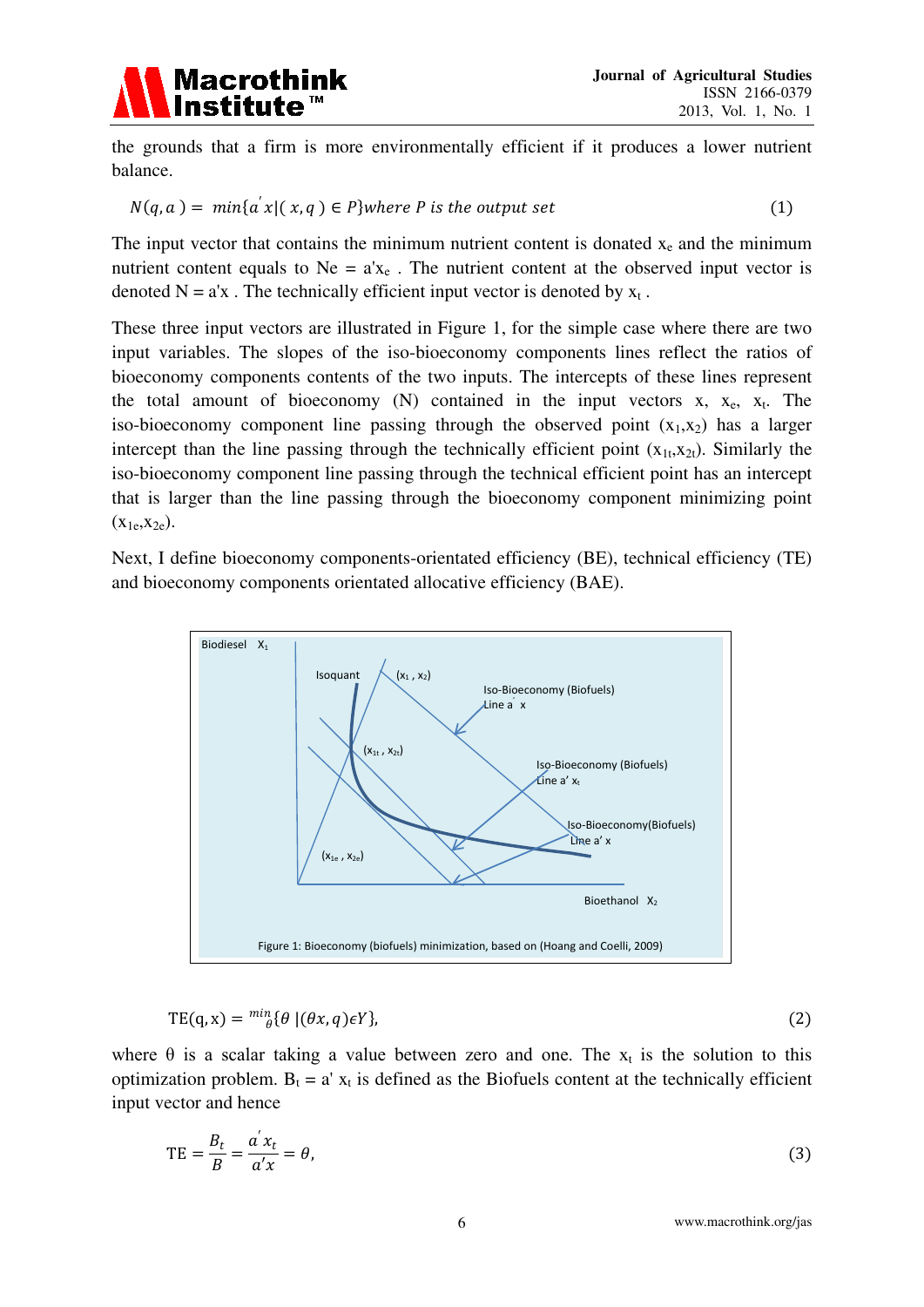

Following Coelli, et al. (2007), the Bioeconomy components-orientated efficiency measure (BE) of a firm is defined as the ratio of the minimum Bio economy component content over the observed Bio economy content:

$$
BE = \frac{B_e}{B} = \frac{a'x_e}{a'x},\tag{4}
$$

BE then can be decomposed into technical efficiency (TE) and Bioeconomy component-orientated allocative efficiency (BAE):

$$
BE = TExBAE, \tag{5}
$$

Where

$$
BAE = \frac{B_e}{B_t} = \frac{a'x_e}{a'x_t},\tag{6}
$$

BTE relates to the operation of the firm on the frontier of the production technology (i.e. the production possibility curve) while BAE relates to using the correct input mix given the observed nutrient contents. All three efficiency measures take values between zero and one.The value of unity indicates full efficiency while less than unity implies inefficiency.

As noted in Coelli, et al. (2007), BE can be estimated following a procedure similar to estimating cost efficiency in which the vector of nutrient contents of the inputs (a) is used instead of prices.

There are some advantages of using this nutrient-orientated efficiency measure. First, in the setting of distance functions and frontier functions (i.e. revenue, cost or profit functions), this approach allows the estimation of shadow prices of nutrient reduction and the estimation of effects on nutrient reduction by policy changes (e.g. taxation). This was discussed in Coelli, et al. (2007).

The second advantage is that these Bioeconomy component-orientated efficiency and productivity measures are applicable to the analysis of both individual Bioeconomy component flow and aggregate flow of various components. In agricultural production, for example, there are concerns on the balances of various things, such as biogas, Ethanol, Biofuels, Biodiesel and Bioenergy. This approach canquantify bioeconomy efficiency and productivity measures by applying the Bioeconomy components to the balance of different individual Bioeconomy or to the aggregate balance of all these components. The aggregate balance of different Bioeconomy components needs a choice of weightings for different Bioeconomy components.

Coelli, et al. (2007) discussed the case when there are two Bioeconomy components, which required two material balance equations. If there are two inputs and one output, the equations are:

$$
z_1 = a_{11}x_1 + a_{21}x_2 - b_1q,\tag{7}
$$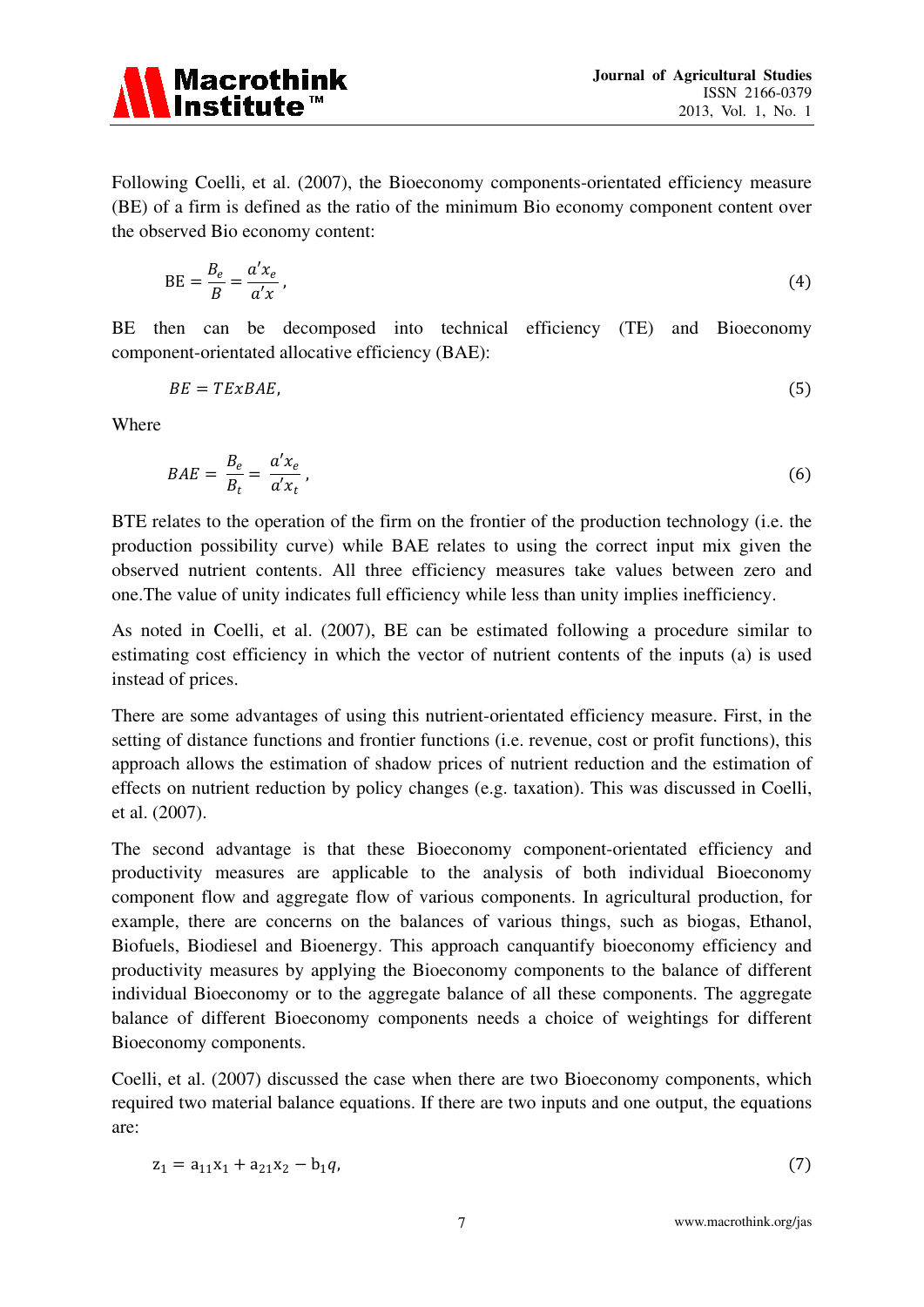

and

$$
z_2 = a_{12}x_1 + a_{22}x_2 - b_2q, \tag{8}
$$

If the chosen weights are  $v_1$  and  $v_2$ , the aggregate balance equation becomes

$$
v_1 z_1 + v_2 z_2 = (v_1 a_{11} + v_2 a_{12}) x_1 + (v_1 a_{21} + v_2 a_{22}) x_2 - (v_1 b_1 + v_2 b_2) q,\tag{9}
$$

and the method proceeds normally.

For example, a national Bioeconomy system uses different types of energetic crops as Soya, Sunflower, Maize, Sugar cane, Wheat, and Yucca in its production. The materials balance equation in (9) can be used to estimate the aggregate balance of materials given a particular choice of weights for the different materials.

The third desirable feature of this approach is that it avoids the potential correlation between the undesirable outputs and conventional inputs in empirical studies. For example, one might want to compare the Bioeconomy performance of agricultural farms which produce biofuels to the environment. The production model can have Bioeconomy as an undesirable output while Biofuels as an input. Statistical data for biofuels is normally estimated by using the formula (biodiesel)  $\times$  (biofuels content factor) or (bioethanol)  $\times$  (biofuels content factor). Consequently, multicollinearity is a potential problem in this model. This problem, however, is not present in the materials balance condition approach because in(2) there is no undesirable output vector.

Since the surplus balance of fossil fuels causes pollution, some countries (especially OECD member countries) have started regulating the use of biofuels components in Bioeconomy production. One of the most common environmental policies involves the regulation of the limit of emission that the farmer can pollute to the environment (Dowd, et al. 2008; Nam, et al. 2007; Pretty, et al. 2001; Sterner and Köhlin, 2003). Under this regulation, farmers are taxed or levied on the biofuels balance which exceeds a specified limit. One example of this regulation framework is the Mineral Accounting System (MINAS) which monitors the nutrient balance of farms in the Netherlands (Van Der Brandt and Smith 1998).

Under such an environmental regulation system, the farmers operate under a biofuels balance constraint. Applying the biofuels balance condition equation in (1), one can separate two different types of biofuels constraints restricting the behavior of the farmers: (a) given that the output vector is fixed, the limit on the biofuels balance means that the farmers' operation is restricted by the maximum level of biofuels in input and (b) given that the input vector is fixed, the limit on biofuels balance suggests that the farmers are required to achieve the target of minimum total quantity of nutrients in output. These two types of nutrient constraints however can be modeled in a similar manner to the modeling of firms operating under a cost budget restriction and revenue target restriction. Färe and Grosskopf (1994) provide techniques to measure efficiency and productivity performance of the farmers using cost- and revenue in direct technologies. The application of these price-based techniques to biofuels-based problems could be an interesting area of future research.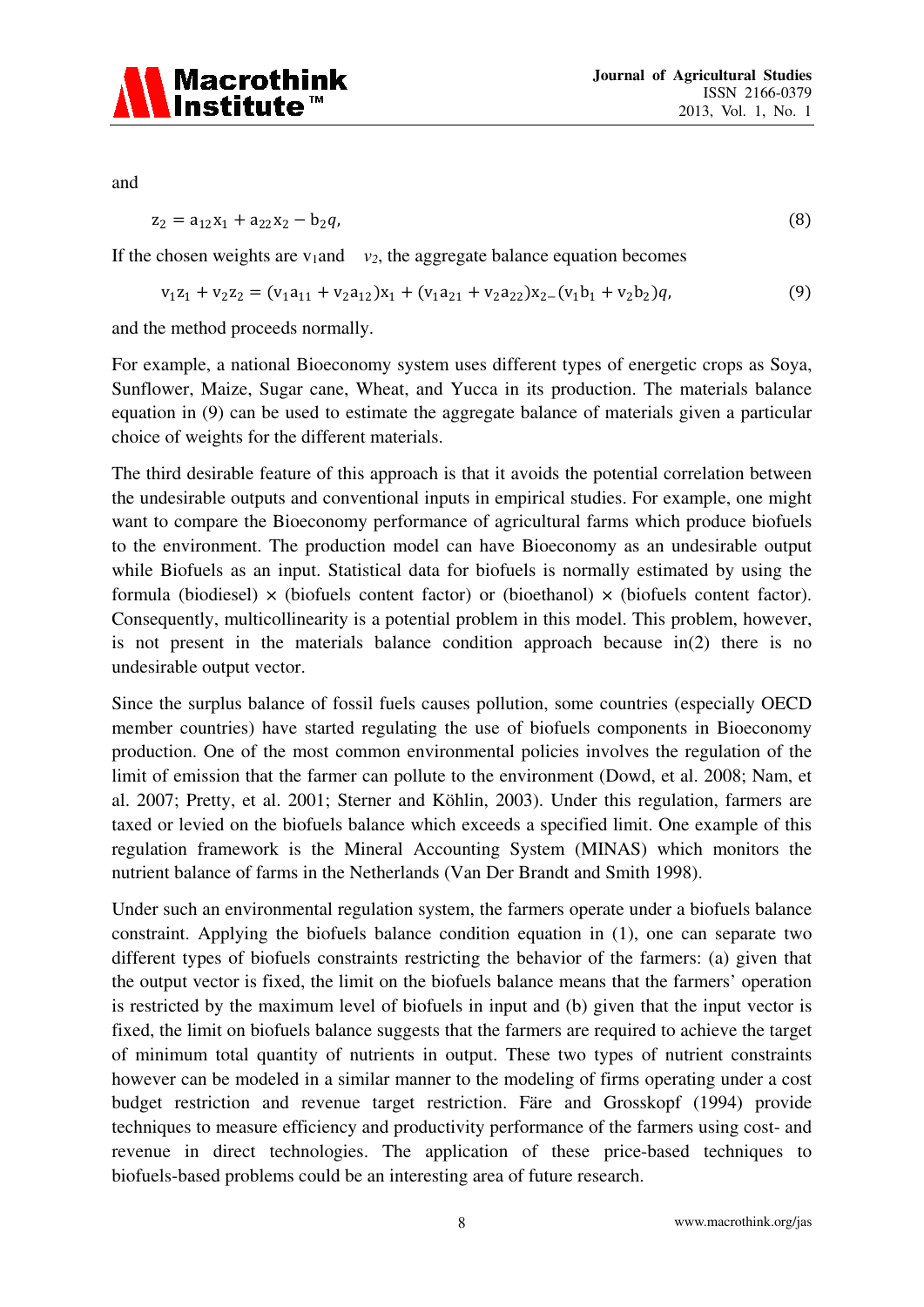

#### **Biofuels-oriented total factor productivity**

In this section, I use the Biofuels-orientated efficiency measure to construct a Biofuels-oriented Total Factor Productivity (BTFP) index. This index builds upon the concept of the input-orientated Malmquist TFP index first proposed by Caves, et al. (1982a; b). The index is constructed by measuring the radial distance of the observed output and input vectors in period t and t+s relative to two reference technologies: technology in period t and technology in period t+s.

First, using technology in period t as a reference technology, the Malmquist biofuels-orientated TFP index for period t and t+s is defined as changes in the biofuels-orientated efficiency in period t+s over period t:

$$
M_i^t = \frac{BE_i^{t,t+s}}{BE_i^{t,t}},\tag{10}
$$

where the first and second superscripts refer to the reference bio-technology and time period respectively. The subscripts "I" refers to the input-orientation. For example,  $BE_i^{t,t+s}$  refers to the environmental efficiency score calculated using the observed data for a firm operating in time period t+s relative to the reference biotechnology from time period t, using an input-oriented framework.

Similarly, using the biotechnology in period t+s as a reference biotechnology, a Malmquist biofuels-orientated TFP index may be defined as:

$$
M_i^{t+s} = \frac{BE_i^{t+s,t+s}}{BE_i^{t+s,t}}
$$
 (11)

Our BTFP change index (BTFPC) is then defined as the geometric mean of the two previous indices:

$$
BTFPC^{t,t+s} = \left[ \frac{BE_i^{t,t+s}}{BE_i^{t,t}} X \frac{BE_i^{t+s,t+s}}{BE_i^{t+s,t}} \right]^{1/2},
$$
\n(12)

All Bes in are defined as follows:

$$
BE_i^{t,t} = \frac{a' x_e^{t't}}{a' x_{t,t}^{t,t}} = \frac{a' x_e^{t,t}}{a' x_t^{t,t}} X \frac{a' x_t^{t,t}}{a' x_{t,t}} = BA E_i^{t,t} x T E_i^{t,t},
$$
\n(13)

 $BE_i^{t,t}$  can be estimated in a biofuels input-oriented framework (e.g. by a cost-minimizing DEA) and  $TE_i^{t,t}$  is estimated in a standards input-oriented framework given a input vetor $x^{t,t}$ of time t corresponding to a specified output level of  $q<sup>t</sup>$  at time t.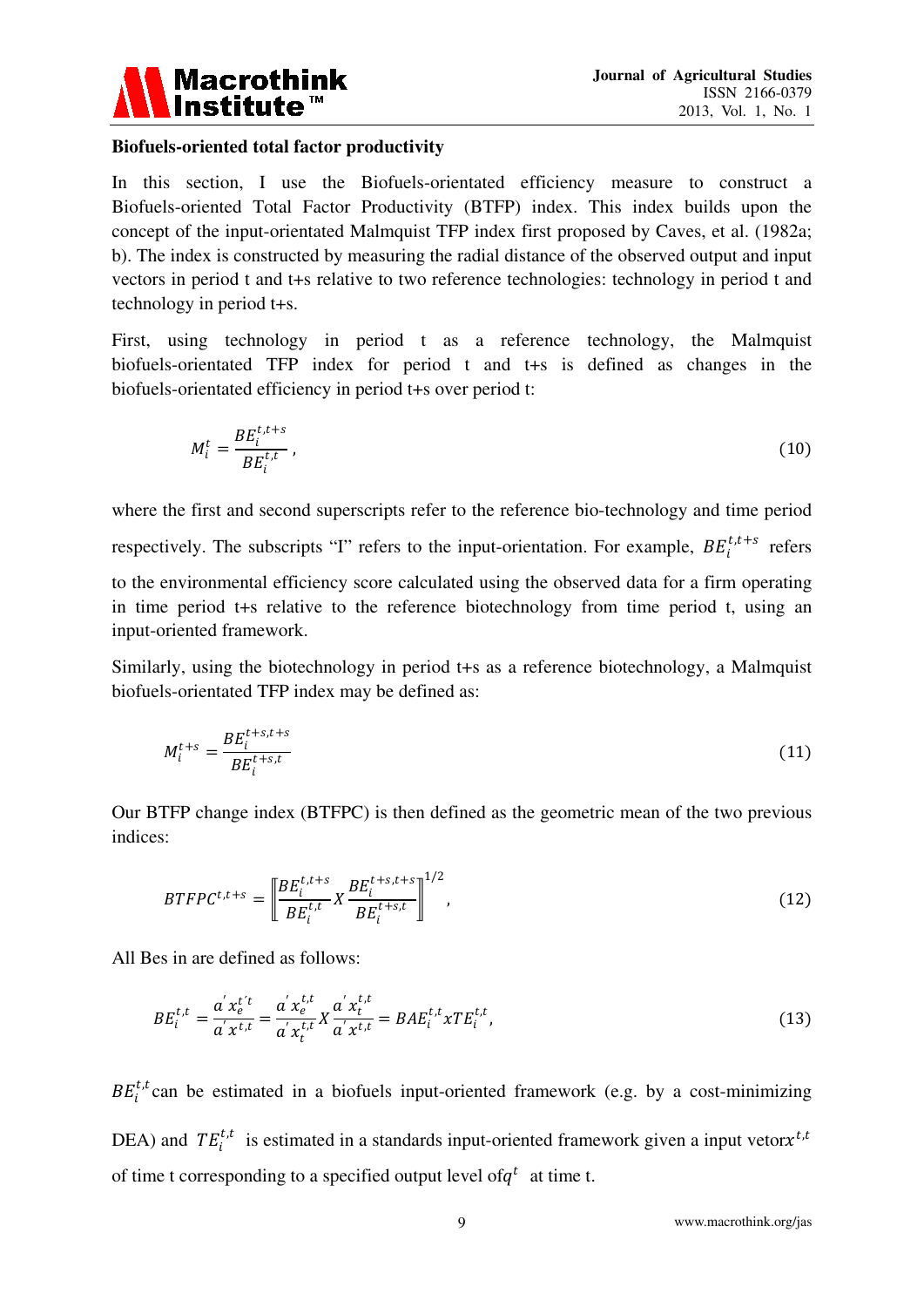

$$
BE_i^{t+s,t+s} = \frac{a' x_e^{t+s,t+s}}{a' x^{t+s,t+s}} = \frac{a' x_e^{t+s,t+s}}{a' x_t^{t+s,t+s}} X \frac{a' x_t^{t+s,t+s}}{a' x^{t+s,t+s}} = BA E_i^{t+s,t+s} X TE_i^{t+s,t+s}, \tag{14}
$$

 $BE_i^{t+s,t+s}$  is estimated in a biofuels input{-oriented framework and  $TE_i^{t+s,t+s}$  is estimated in a standard input-oriented framework given a input vector  $x^{t+s,t+s}$  at time corresponding a specified output level of  $q^{t+s}$  at time t+s.

$$
BE_i^{t,t+s} = \frac{a' x_e^{t,t+s}}{a' x_t^{t,t+s}} = \frac{a' x_e^{t,t+s}}{a' x_t^{t,t+s}} X \frac{a' x_t^{t,t+s}}{a' x^{t,t+s}} = BA E_i^{t,t+s} x TE_i^{t,t+s},
$$
(15)

 $BE_i^{t,t+s}$  is estimated in a biofuels input-oriented framework and  $TE_i^{t,t+s}$  is estimated in a standard input-oriented framework given a input vector  $x^{t,t+s}$  of time t+s corresponding a specified output level of  $q^t$  at time t.

$$
BE_i^{t,t,s} = \frac{a' x_e^{t,t,s}}{a' x_t^{t,t,s}} = \frac{a' x_e^{t,t,s}}{a' x_t^{t,t,s}} X \frac{a' x_t^{t,t,s}}{a' x^{t,t,s}} = BA E_i^{t,t,s} x TE_i^{t,t,s},
$$
(16)

 $BE_i^{t,t,s}$  is estimated in a biofuels input-orientated framework and  $TE_i^{t,t,s}$  is estimated in a standard input-oriented framework given a input vector  $x^{t,t,s}$  of time t corresponding a specified output level of  $q^{t+s}$  at time t+s.

Following Caves, et al. (1982a;b), the standard input oriented Malmquist YFP index is defined as

$$
TFPC_i = \left[ \frac{TE_i^{t,t+s}}{TE_i^{t,t}} X \frac{TE_i^{t+s,t+s}}{TE_i^{t+s,t}} \right]^{1/2},\tag{17}
$$

which can be decomposed into

$$
TFPC_i = \frac{TE_i^{t+s,t+s}}{TE_i^{t,t}} \left[ \frac{TE_i^{t,t}}{TE_i^{t+s,t}} X \frac{TE_i^{t,t+s}}{TE_i^{t+s,t+s,t}} \right]^{1/2} = TEC_i \times TC_i , \qquad (18)
$$

where  $TEC_i$  is technical efficiency change and  $TC_i$  is the geometric mean of two technical change indices, evaluated at the period t and period t+s data points, respectively.

Thus, using equations 10 to 18, we have

$$
BTFPC_i = TFPC_i \times \left[ \frac{BTE_i^{t,t+s}}{BTE_i^{t,t}} X \frac{BTE_i^{t+s,t+s}}{BTE_i^{t+s,t}} \right]^{1/2}, \tag{19}
$$

and hence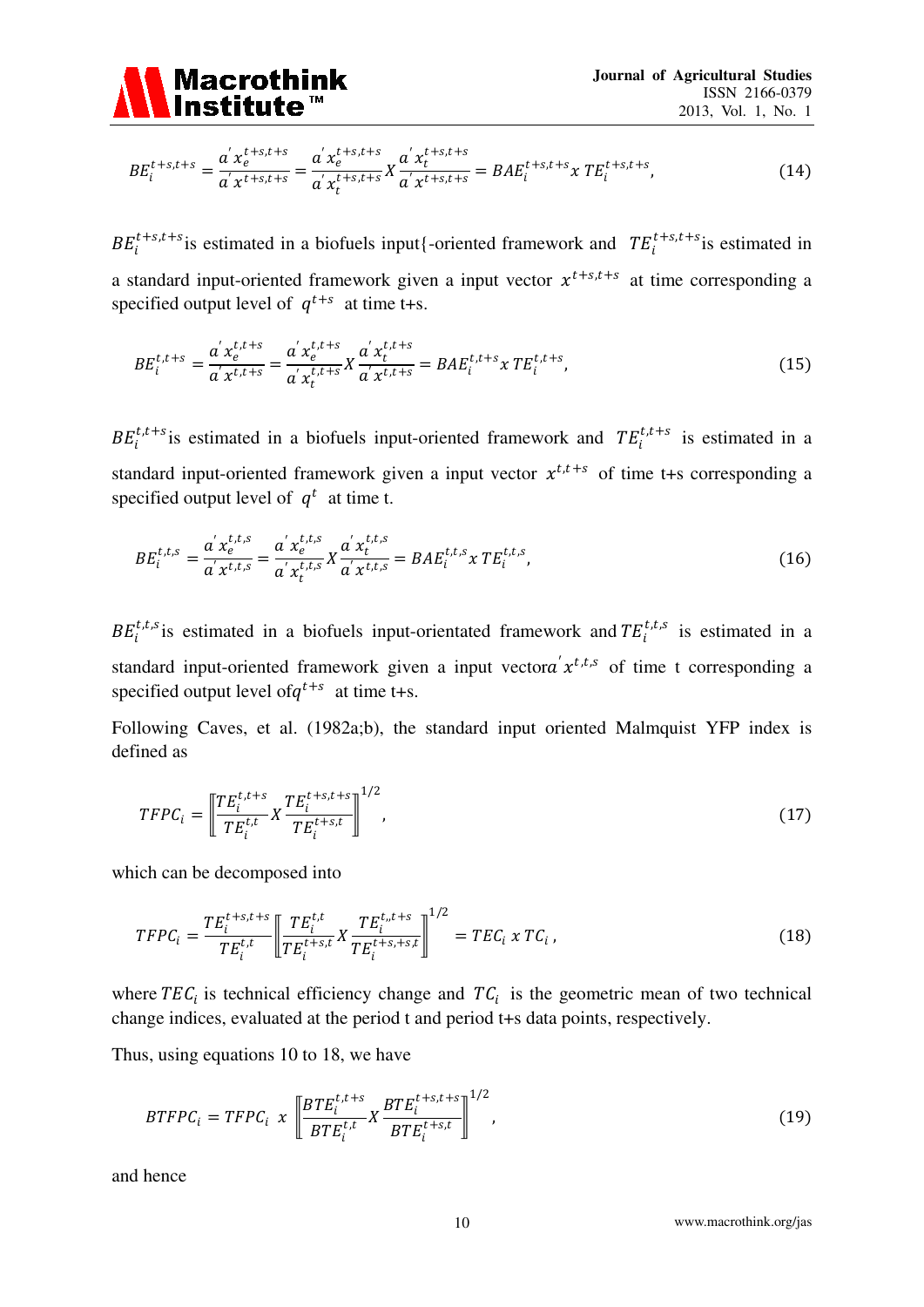

$$
BTFPC_i = TEC_i \times TC_i \left[ \frac{BTE_i^{t,t+s}}{BTE_i^{t,t}} X \frac{BTE_i^{t+s,t+s}}{BTE_i^{t+s,t}} \right]^{1/2} = TEC_i \times TC_i \times BAEC_i
$$
 (20)

Technical efficiency change (TEC) refers to changes in technical efficiency of the observed unit against the technically efficiency unit, technical change (TC) refers to the shift of the technically efficient frontier, and biofuels-oriented allocative efficiency change (BAEC)) measures the effect of allocative decisions on environmental performance.

## **4. The Bioeconomy In Central America Application**

On 19-20 September 2011, in Cali Colombia was developed the LAC regional IAAE Inter-conference Symposium on the Bio-economy.The theme was "The Bioeconomy in Latin America and the Caribbean: Towards a socioeconomic research agenda". The objective was promote a discussion concept note bioeconomy about, introduce the bioeconomy concept, its drivers, and main areas of work and impact to help identify the themes were more socioeconomic analysis is needed in order, for society in general and policy makers in particular, to better understand and steer the emerging bioeconomy in the specific context of the Latin American and the Caribbean countries (Trigo, 2011).

One of the main points of discussion in this symposium relates to the estimation of productivity growth is demanded. Current productivity levels are getting dangerously close to genetic ceiling, water scarcity is a growing problem in many regions, where competition between residential and agricultural land use is becoming a more scenario. Between the types of socioeconomic research needed to mobilize / back-up public and private decision making regarding bioeconomy development in LAC are identifying and estimating the potential bioeconomy benefits for LAC countries: macroeconomic impacts, trade implications, impact on employment of bioeconomy alternatives, food security implication, analysis of impact of specific bioeconomy components/issues(land use, alternative feedstock, biofuels, bio refineries, bio-based value-chains) on food security, climate change, rural development, employment.

The Bioeconomy of national agricultural production system Figures 2 and 3 provide a diagrammatical representation of the key energetic crops and the flow of the biofuels in a Central American agricultural production system. Those figures are extracted from Garcia (2006) which is a modified version of the farm gate method of accounting for biodiesel and bioethanol flows.

The agricultural production of a Central American country is considered to be a "black box" in which there is an interaction of livestock and crop production activities. In the production system, harvested fodder crops and grazed grass are consumed be the livestock and the excretion of the livestock is a source of biofuels. In Central America<sup>[2](#page-11-0)</sup> there are 13 crops which contribute to obtain the biofuels. Both for Bioethanol are sugar cane, maize, sugar beet, sorgo, yucca and sorghum and for Biodiesel are palm, soybean, sunflower, castor, cotton, and rapeseed and jatrophacurcas.

<span id="page-11-0"></span><sup>-</sup> $2$  Estudio exploratorio No PSA 028/07 Insumos para la producción de biocombustibles. Innovaciones Tecnológicas. Ing. Agr. DELAFOSSE, Roberto Mario. INTEA S.A , Dr. Medina, Juan Jorge . IES-INTA.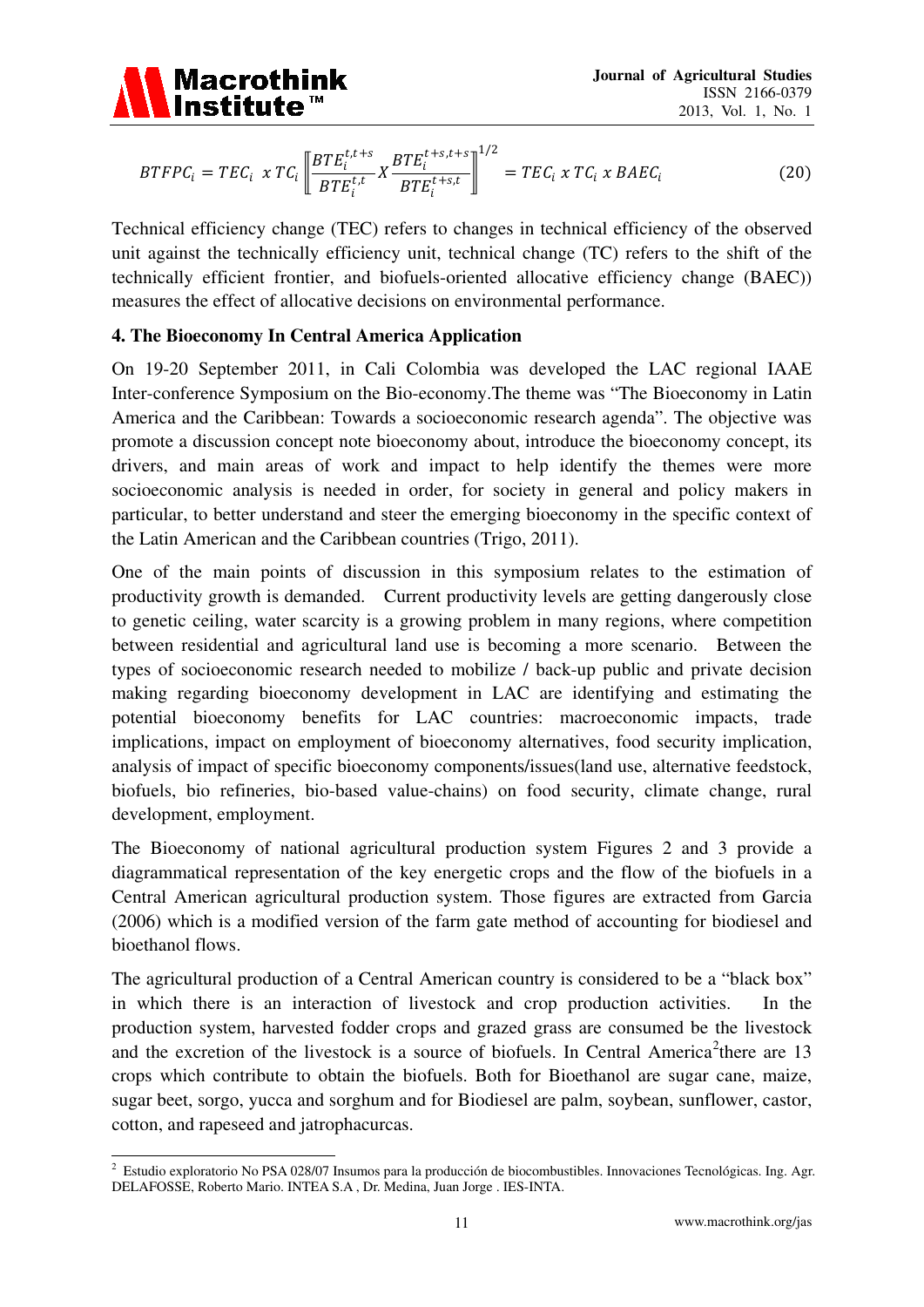



Figure 2. Energetic Crops used in Biodiesel Production Process



Figure 3. Energetic Crops used in Bioethanol Production Process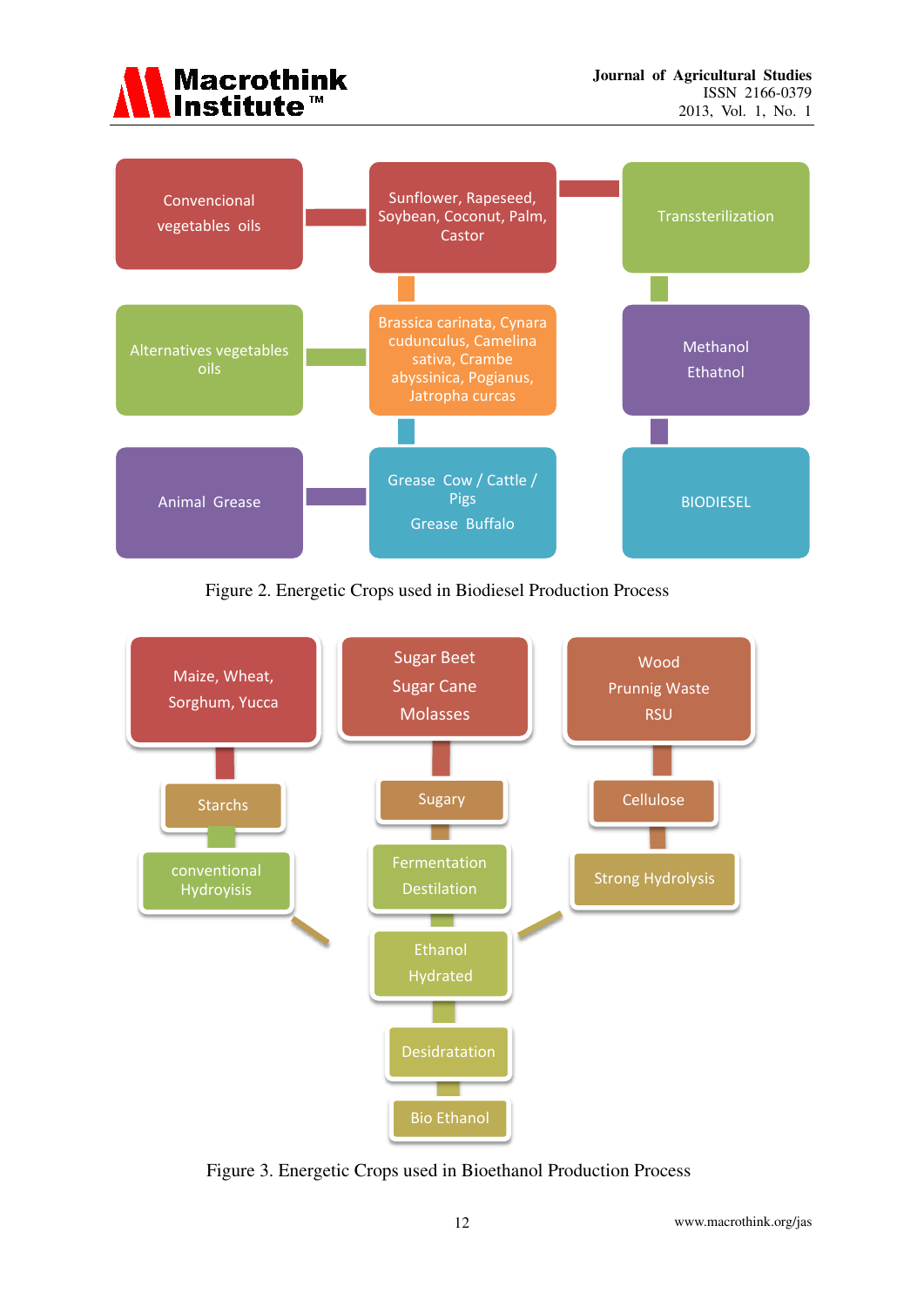

## **5. DEA Methodology for Bio Economy**

In this paper I measure bio economy total factor productivity TFP using the Malmquist index methods described in Färe et al (1994) and Coelli, Rao and Battese (1998, Ch. 10). This approach uses data envelopment analysis (DEA) methods to construct a piece-wise linear production frontier for each year in the sample where bio ethanol is included. I firstly provide a brief description of DEA methods before we go on to describe the Malmquist TFP calculations.

## **Data Envelopment Analysis (DEA)**

DEA is a linear-programming methodology, which uses data on the input where the output quantities of a group of countries to construct a piece-wise linear surface over the data points.

This frontier surface is constructed by the solution of a sequence of linear programming problems – one for each country in the sample. The degree of technical inefficiency of each country (the distance between the observed data point and the frontier) is produced as a byproduct of the frontier construction method.

DEA can be either input-orientated or output-orientated. In the input-orientated case, the DEA method defines the frontier by seeking the maximum possible proportional reduction in input usage, with output levels held constant, for each country. While, in the output-orientated case, the DEA method seeks the maximum proportional increase in output production, with input levels held fixed. The two measures provide the same technical efficiency scores when a constant return to scale (CRS) technology applies, but are unequal when variable returns to scale (VRS) is assumed. In this paper we assume a CRS technology (the reasons for this are outlined in the Malmquist discussion below). Hence the choice of orientation is not a big issue in our case. However, I have selected an output orientation because we believe it would be fair to assume that, in agriculture, one usually attempts to maximize output from a given set of inputs, rather than the converse.

I provide a brief description of DEA in a constant returns to scale (CRS) model where there is data on K inputs (denoted by an input vector x) and M outputs (denoted by an output vector q) on each of N firms or decision making units (DMUs). For the i-th DMU these are represented by the vectors xi and qi, respectively. The KxN input matrix, X, and the MxN output matrix, Y, represent the data of all N DMUs. The purpose of DEA is to construct a non-parametric envelopment frontier over the data points such that all observed points lie on or below the production frontier.

For each DMU we would like to obtain a measure of the ratio of all outputs over all inputs, such as u'qi/v'xi, where u is an Mx1 vector of output weights and v is a Kx1 vector of input weights.

To select optimal weights we can specify the mathematical programming problem:

$$
max_{u,v}(\frac{u^{'}q_{i}}{v^{'}x_{i}},
$$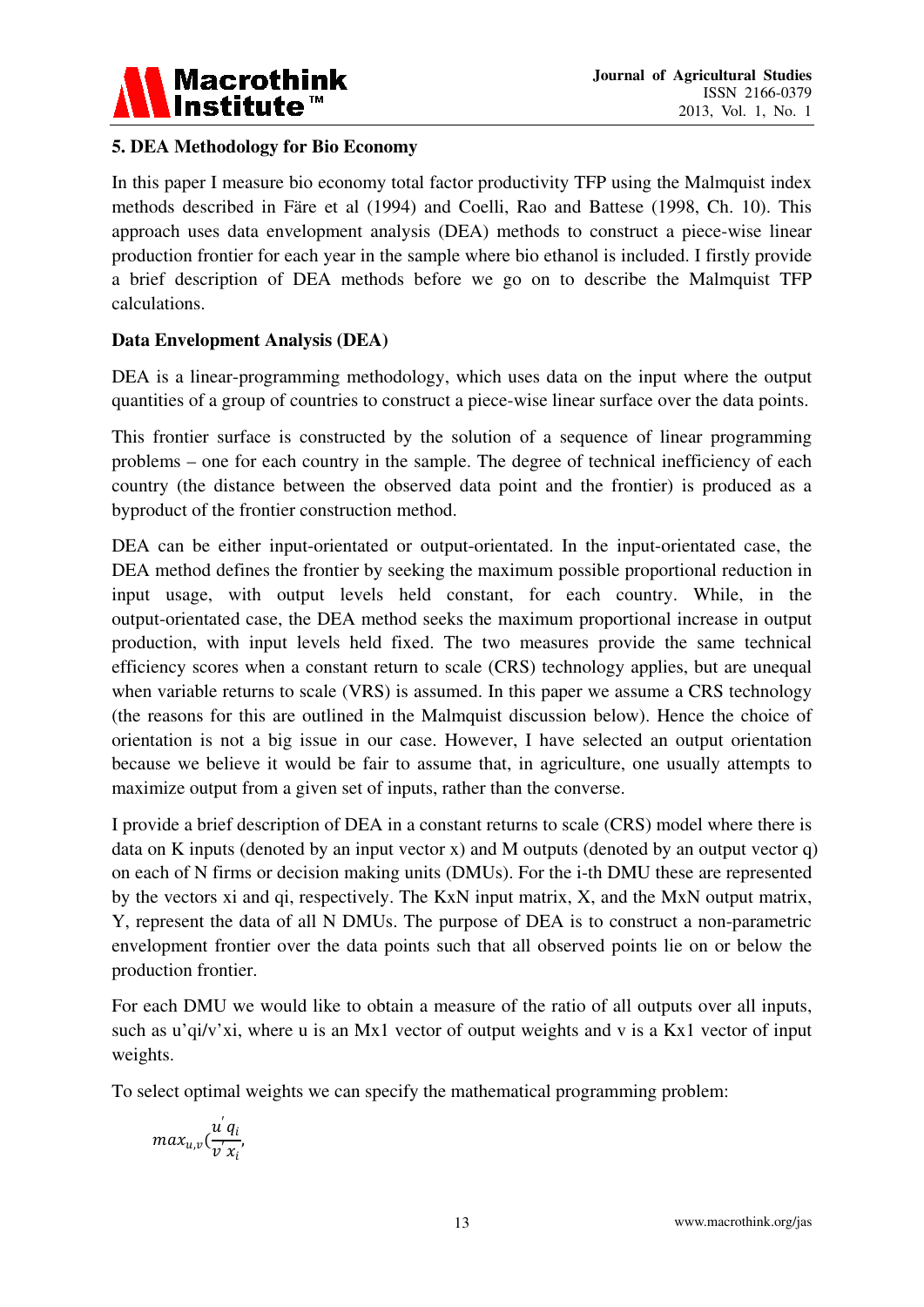

$$
st \quad -\frac{u^{'}q_i}{v^{'}x_i} \le 1, j = 1, 2, 3, \dots \dots \dots \dots, N,
$$

 $u, v \ge 0,$  (21)

where

 $y_i$  is a M x 1 vector of output quantities for the *i*-th Central American country;

 $x_i$  is a K x 1 vector of input quantities for the *i*-th Central American country;

Y is a N x M matrix of output quantities for all N Central American countries;

X is a N x K matrix of input quantities for all N Central American countries;

 $\lambda$  is a N x 1 vector of weights; and

 $\phi$  is a scalar.

Observe that  $\phi$  will take a value greater than or equal to one, and that  $\phi - 1$  is the proportional increase in outputs that could be achieved by the *i*-th country, with input quantities held constant. Note also that  $1/\phi$  defines a technical efficiency (TE) score which varies between zero and one (and that this is the output-orientated TE score reported in our results).

The above LP is solved N times – once for each country in the sample. Each LP produces a  $\phi$ and a  $\lambda$  vector. The  $\phi$  – parameter provide information on the technical efficiency score for the *i-th* country and the  $\lambda$  - vector provides information on the peers of the (inefficient) *i-th* country. The peers of the *i-th* country are those efficient countries that define the facet of the frontier against which the (inefficient) *i-th* country is projected.

The DEA problem can be illustrated using a simple example for Bio Economy. Consider the case where we have a group of five Central American countries producing one output (e.g., sugar cane and sugar beet). Assume for simplicity that each country has identical input vectors. These five countries are depicted in Figure 3. Countries A, B and C are efficient countries because they define the frontier. Countries D and E are inefficient countries. For country D the technical efficiency score is equal to

$$
TE_D = \frac{0D}{0D'},\tag{22}
$$

and its peers are countries A and B. In the DEA output listing this country would have a technical efficiency score of approximately 70 percent and would have non-zero λ-weights associated with countries A and B. For country E the technical efficiency score is equal to

$$
TE_E = \frac{0E}{0E'},\tag{23}
$$

and its peers are countries B and C. In the DEA output listing this country would have a technical efficiency score of approximately 50 percent and would have non-zero λ-weights associated with countries B and C. Note that the DEA output listing for countries A, B and C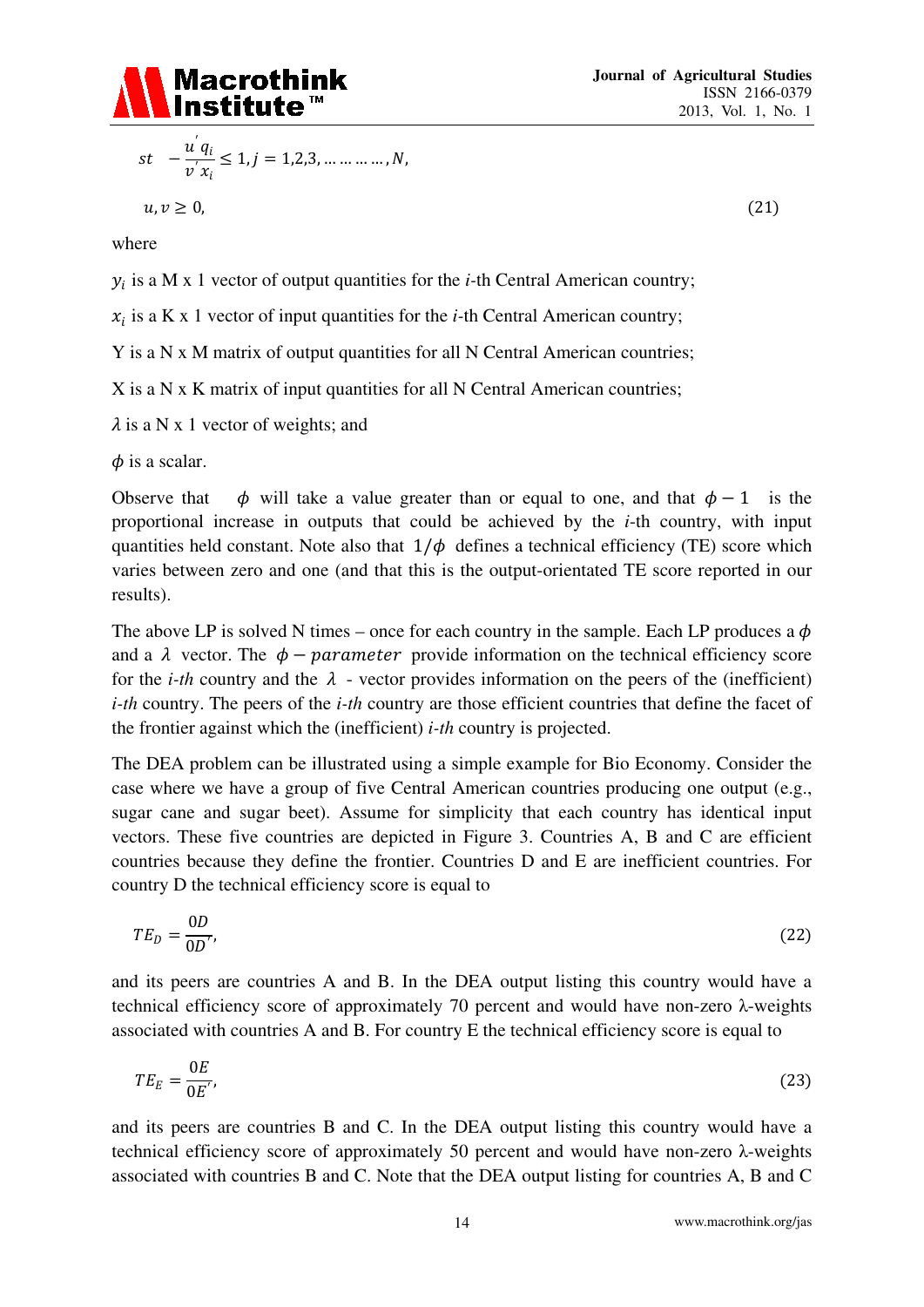

would provide technical efficiency scores equal to one and each country would be its own peer. For further discussion of DEA methods see Coelli, Rao and Battese (1998, Ch. 6).



(Transfer the figure to JGP format and Insert it here)

Figure 4. Output –Orientated DEA: Bio Ethanol Inputs

## **The Malmquist TFP Index for Bio Economy**

The Malmquist index is defined using distance functions. Distance functions allow one to describe a multi-input, multi-output production biotechnology without the need to specify a behavioral objective (such as cost minimization or profit maximization). One may define input distance functions and output distance functions. An input distance function characterizes the production technology by looking at a minimal proportional contraction of the input vector, given an output vector. An output distance function considers a maximal proportional expansion of the output vector, given an input vector. We only consider an output distance function in detail in this paper. However, input distance functions can be defined and used in a similar manner.

I first define some notation. Consider the situation where there is a firm (Country) that produces a vector of m = 1, 2, 3, ... M outputs,  $q \in \Psi^M$ , using a vector k of 1, 2, 3, ... K input,  $x \in \Psi^K$ . The production activity also produces bio economy components as bio-fuels products. The amount of bio economy is defined by the bio economy components condition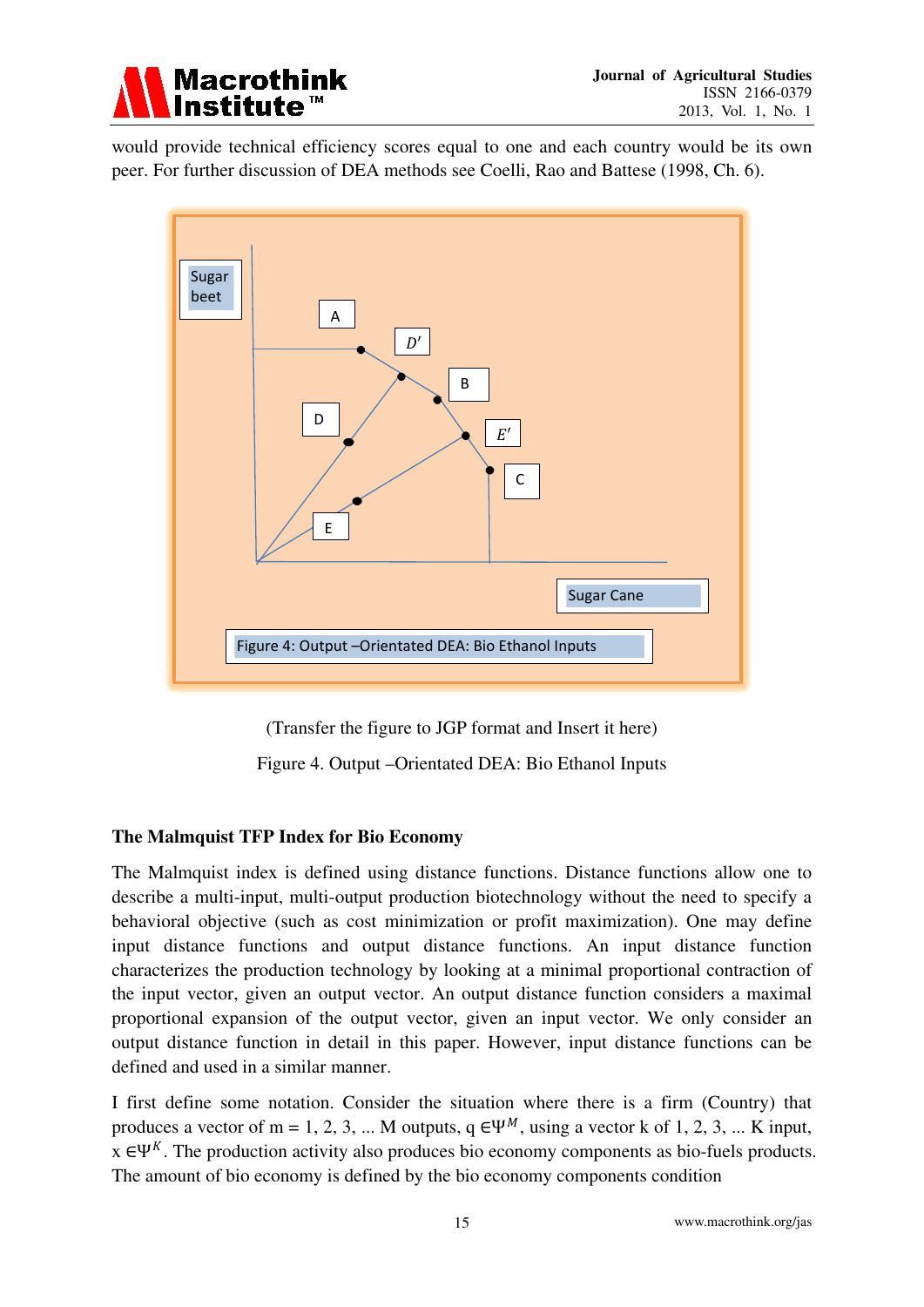

 $z = ax - bq$  (24)

where a and b are vectors of known non-negative constants. Following Coelli, et al. (2007), I allow the possibility that some of inputs could have zero amounts of the bioeconomy component concern, for example biodiesel and bioethanol.

A production bio technology may be defined using the output set,  $P(x)$ , which represents the set of all output vectors, y (q,u), which can be produced using the input vector, x.

Chung, et al. (1997) define the production technology by the output set in which input vector x

is used to produce good output q and undesirable output u :

$$
P(x) = \{(q, u): x \text{ can produce } (q, u)\}\tag{25}
$$

It assumes that the technology satisfies the axioms listed in Coelli, Rao and Battese (1998,Ch. 3)

The output distance function is defined on the output set,  $P(x)$ , as:

$$
d_0(x, y) = \min\{\delta : (\frac{y}{\delta}) \epsilon P(x)\}\tag{26}
$$

The distance function,  $do(x, y)$ , will take a value which is less than or equal to one if the output vector, y, is an element of the feasible production set,  $P(x)$ . Furthermore, the distance function will take a value of unity if y is located on the outer boundary of the feasible production set, and will take a value greater than one if y is located outside the feasible production set. In this study we use DEA-like methods to calculate our distance measures.

These are discussed shortly.

The Malmquist TFP index measures the TFP change between two data points (e.g., those of a particular country in two adjacent time periods) by calculating the ratio of the distances of each data point relative to a common technology. Following Färe et al (1994), the Malmquist (output-orientated) TFP change index between periods (the base period) and period t is given by

$$
D(x, q, u, g) = \sup \{ \beta : (q, u) + \beta g \in P(x) \}
$$
 (27)

where g is the vector of directions in which good output is increased and undesirable output is decreased.

The directional distance function of Chung, et al. (1997) is illustrated in Figure 1, where we depict the simple case of one desirable output and one undesirable output. The production frontier is defined by the line 0Y, which corresponds to a particular quantity of input. The direction vector  $g = (-u, q)$  is used to project point A (the observed data point for firm A) to point B (which is technically efficient). This involves expanding the desirable output (q) and contracting undesirable output (u).

From the diagram, it can be shown that  $\binom{q_2}{q_1}$  $\sqrt{q_1 - \beta}$  and hence  $\frac{u_2}{u_1} - 2 - \beta$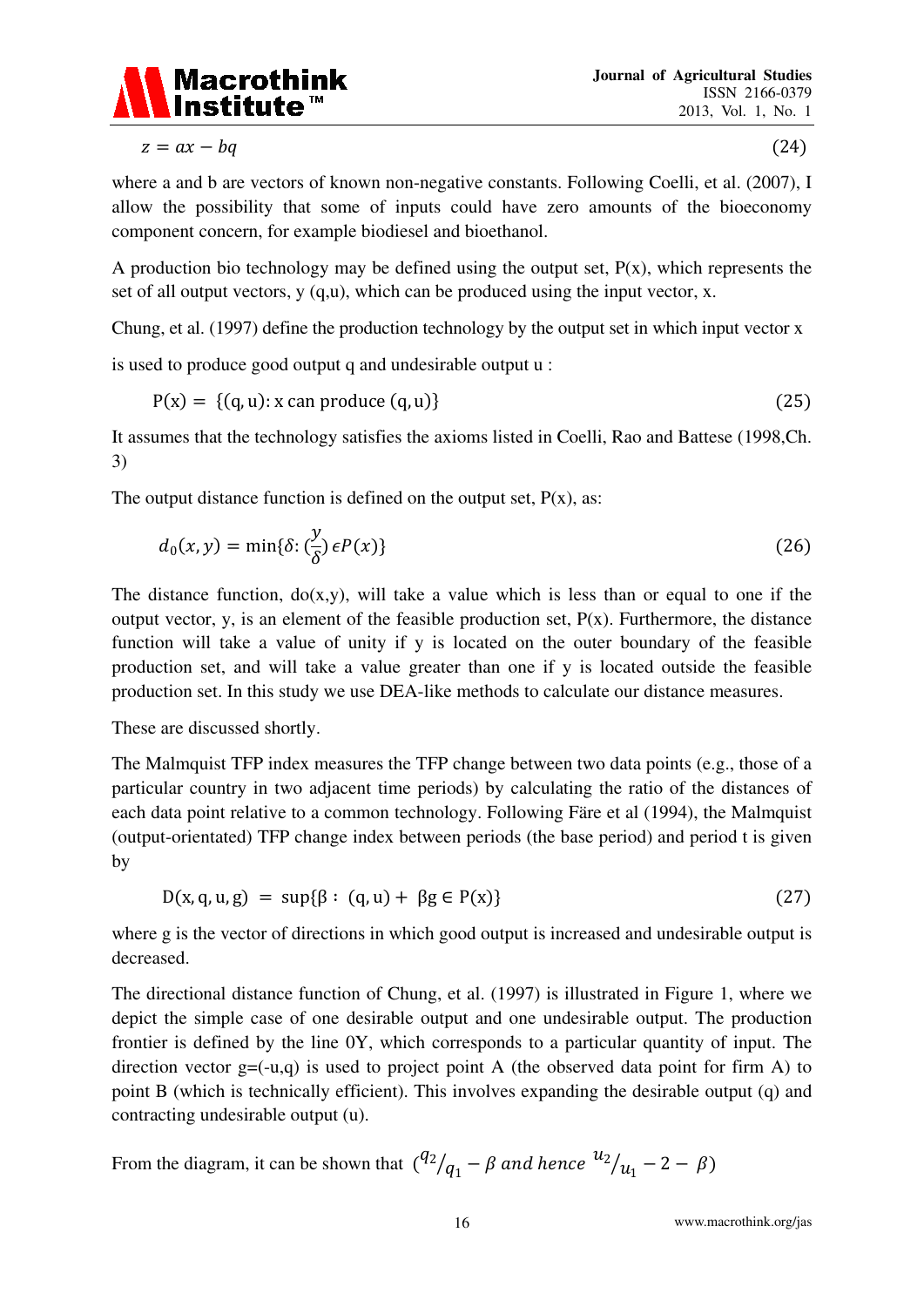

The materials balance condition applied in this model indicates that at points A and B, respectively, we have  $3$ 

$$
u = ax - b\beta q \tag{28}
$$

and

$$
(2 - \beta)u = ax - b\beta q \tag{29}
$$

Then combining  $(28)$  y  $(29)$  we obtain

$$
(ax - 2bq)(\beta - 1) = 0 \tag{30}
$$

Equation (30) has two solutions:  $β = 1$  and  $ax = 2bq$ . The first solution ( $β = 1$ ) means that only efficient firms satisfy both the directional distance function measure and the materials balance condition (i.e. any interior point in the production technology such as point A in Figure 1 is not feasible). The second solution indicates that the amount of nutrient in the input vector must always be exactly equal to double the amount in the output vector. Neither of these solutions are a desirable feature of a directional distance function.



#### **6. Data**

-

The present study is based on data exclusively drawn from the AGROSTAT system of the Statistics Division of the Food and Agricultural Organization in Rome. I have been able to access and down-load all the necessary data from the Web site of the  $FAO<sup>4</sup>$  $FAO<sup>4</sup>$  $FAO<sup>4</sup>$ . The following are some of the main feature of the data series used.

The empirical analysis in this paper involved annual data on 7 Central American countries during the period 1980-2007. The biofuels are consider in the agricultural system in our

<span id="page-17-0"></span><sup>3</sup>Note that z=u in this case.

<span id="page-17-1"></span><sup>4</sup> This data are availability on http://faostat.fao.org/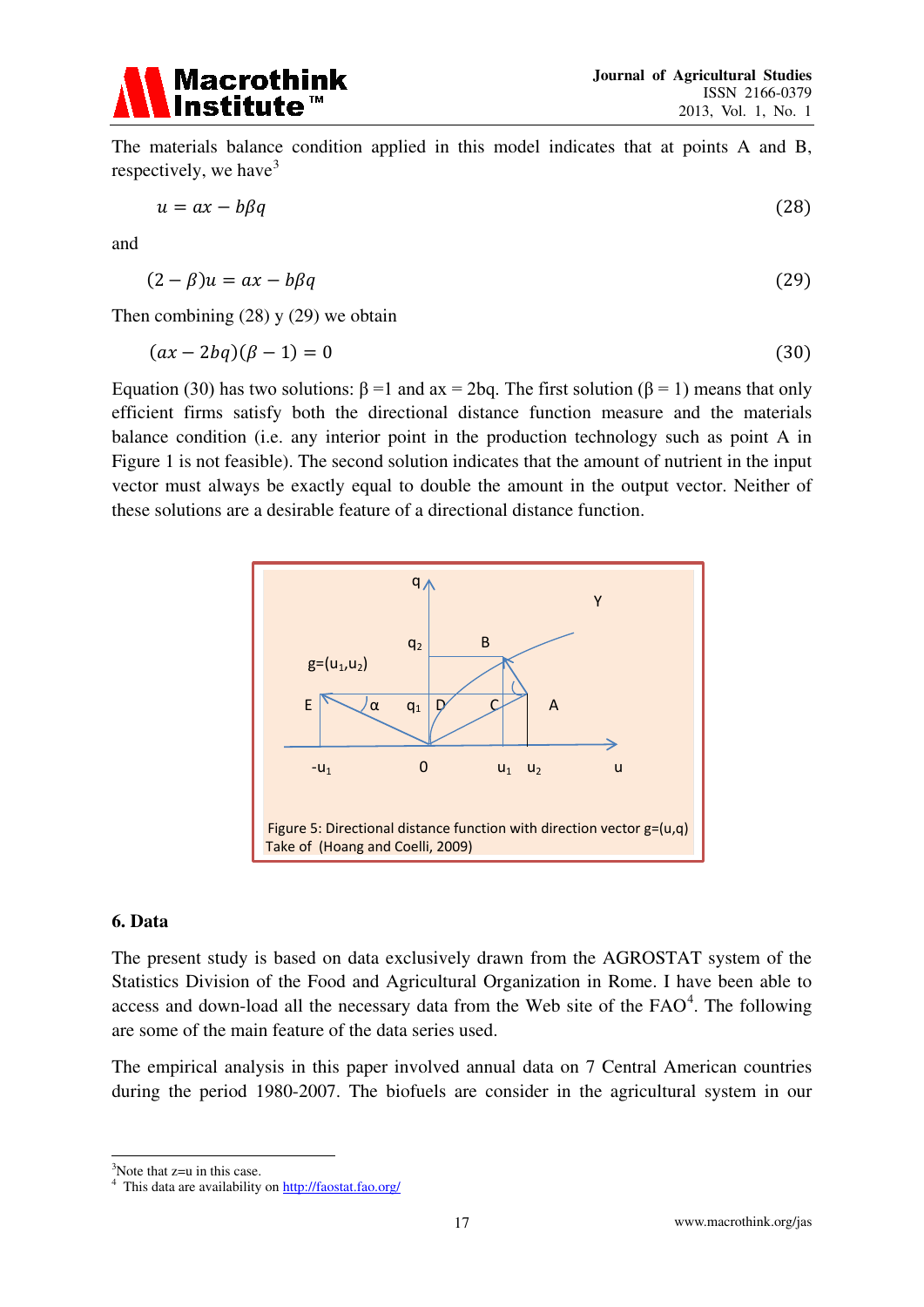

-

analysis because is important data and their significant contribution in the balance Bio Economy.

Country coverage: The study includes 7 Central American countries: These are the top 7 agricultural producer of the Central America, which produce cropoils for Biodiesel as Soyabean oil, Coconut oil, Cottonseed oil, Palm oil, Sunflower seed oil as well as Bio Ethanol as such Maize, Wheat, Sorghum, Sugar cane, Sugar beet. The countries included in the study are: Belize, Guatemala, Honduras, El Salvador, Nicaragua, Costa Rica, and Panamá.

Time period: The present paper is based on results for the period 1980 to 2007 (27 observations).

Output Series: Due to the problems of degree of freedom associated with the application of DEA methods, the present study uses one output crops variables. The output series for this variable is derived by aggregating detailed output quantity data on 56 agricultural commodities.

The output aggregate were constructed using international average price expressed in US dollars. The output series for the period studied are at constant prices<sup>[5](#page-18-0)</sup> and expressed in a single currency unit. The years 2004-2006 output series were extended to cover the study period 1980-2007 using the FAO production index number series for crops.

The current value of production measures value in the prices relating to the period being measured. Thus, it represents the market value of food and agricultural products at the time they were produced. Value of production in constant terms is derived using the average prices of a selected year or years, known as the base period.

Another point regarding the output series that is important to remember is the fact the output series are based on 2004-2006 international average prices.

Input Series: Given the constraints on the number of input variables that could be used in the DEA Analysis, we have opted to consider only four inputs variables. Details of these variables are given below:

Land: This variable covers the arable land, land under permanent crops as well as the area under permanent pasture. Land under permanent crops is the land cultivated with crops that occupy the land for long periods and need not be replanted after each harvest. This category includes land under flowering shrubs, fruit trees, nut trees and vines but excludes land under trees grown for wood or timber. Land under permanent pasture is the land used permanently (five years or more) for forage crops, either cultivated or growing wild.

<span id="page-18-0"></span><sup>&</sup>lt;sup>5</sup>Value of gross production has been compiled by multiplying gross production in physical terms by output prices at farm gate. Thus, value of production measures production in monetary terms at the farm gate level. Since intermediate uses within the agricultural sector (seed and feed) have not been subtracted from production data, this value of production aggregate refers to the notion of "gross production".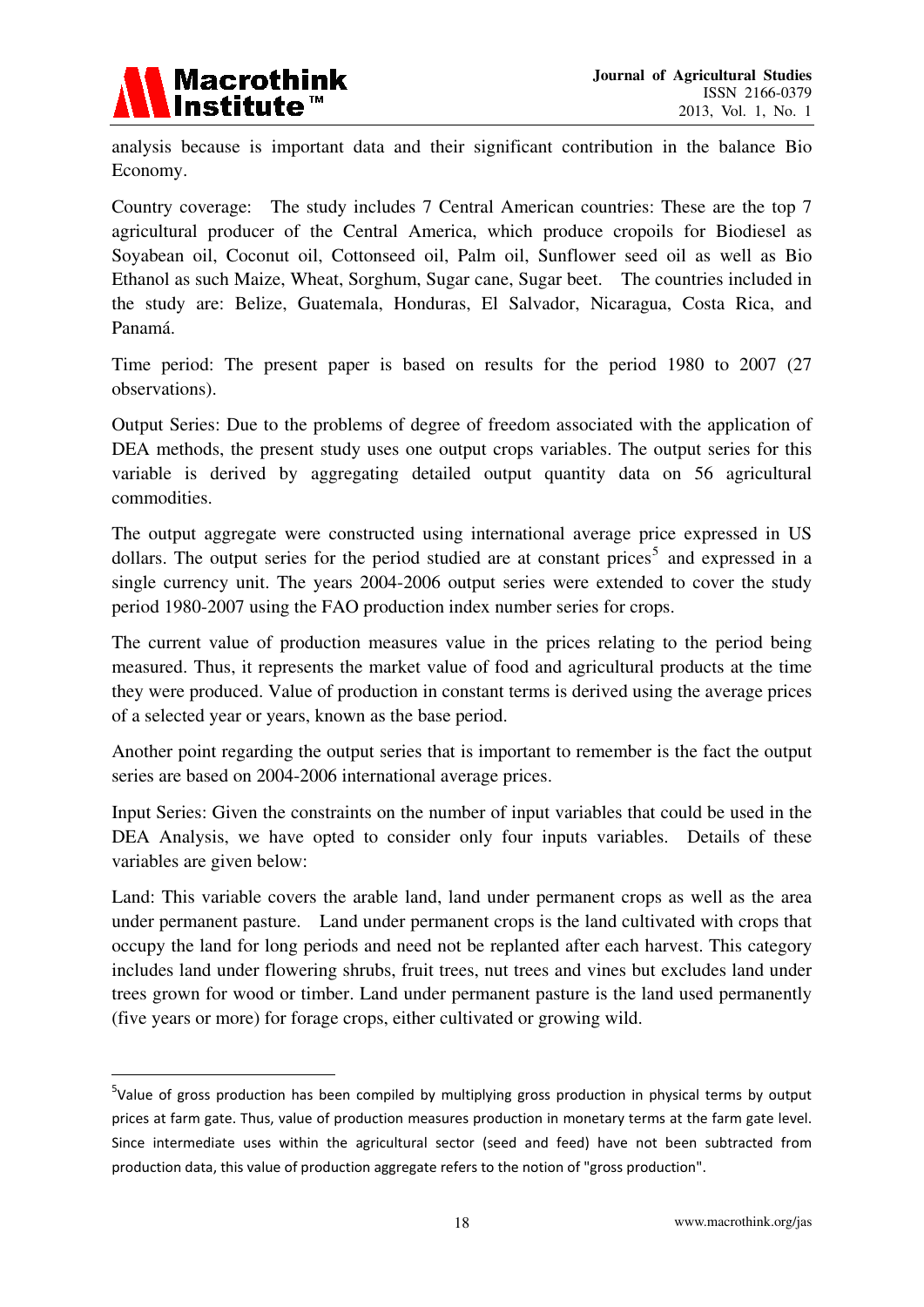

Tractor: This variable covers the total number of wheel and crawler tractors imported, but excluding garden tractors, used in agriculture. It is important to note that only the number of tractors imported is used as the input variable.

Labour: This variable refers to economically active population in agriculture. Economically active population is defined as all persons engaged or seeking employment in an economic activity, whether as employers, own-account workers, salaried employees or unpaid workers assisting in the operation of a family farm or business. Economically active population in agriculture includes all economically active persons engaged in agriculture, forestry, hunting or fishing. This variable obviously overstates the labour input used in agricultural production the extent of overstatement depends upon the level of development of the country.

Bioethanol: This variable assumption that countries studied produce biodiesel. For this, I calculate by transform crops to bioethanol as they are drawn from conversion tables in (Coviello, 2005). The energetic crops (i.e. crops exported) used in Bio Ethanol production system were Maize, Wheat, Sorghum, Sugar cane, Sugar beet, Molasses and Yucca. This variable is used for developing a new measure of total factor productivity growth in agricultural.

Fertilizer: This variable refers the quantity total of fertilizer used for each country. These fertilizers are Nitrogen (N total nutrients), Phosphate (P205 total nutrients), and Potash Fertilizers (K20 total nutrients). This variable is expressed in Consumption in nutrients measured on tones.

## **7. Results and Discussion**

The results of DEA and BTFP calculations are summarized in this section. Given that I have 27 annual observations on 7 Central American countries, I have a lot of computer output to describe.

The calculation involved the solving of  $(7x (3x27 - 2)) = LP 553$  problems<sup>[6](#page-19-0)</sup>. It has hundreds of pieces of information on the efficiency scores and peers of each country in each year. It also has measures of Bio Economy technical efficiency change, Bio Economy technical change and Bio Economy TFP change for each country in each pair of adjacent year.

Hence I have tried to be careful in like results are presenting in this paper where the component of Bio Economy is included. Information on the means of the measure of Bio Economy efficiency change, Bio Economy technical change and Bio Economy TFP change is provided for each Central American country over the 27 year period and the mean changes between each pair of adjacent year over the 7 countries. I also provide a table of peer for all Central American countries in the first year (1980) and in the final year (2007).

Averages of bio economy technical efficiency score in 1980 and 2007 are reported in table 1 where I assume the production of bio ethanol as key input for seven countries and the full sample. Note that the average bio economy technical efficiency score of 1.126 in 1980

<span id="page-19-0"></span> 6 If you have T time periods, you must calculate (3T-2) LP's for each country in the sample. Hence, if you have N countries, you will need calculate Nx(3T-2) LP's (Coelli, 1994)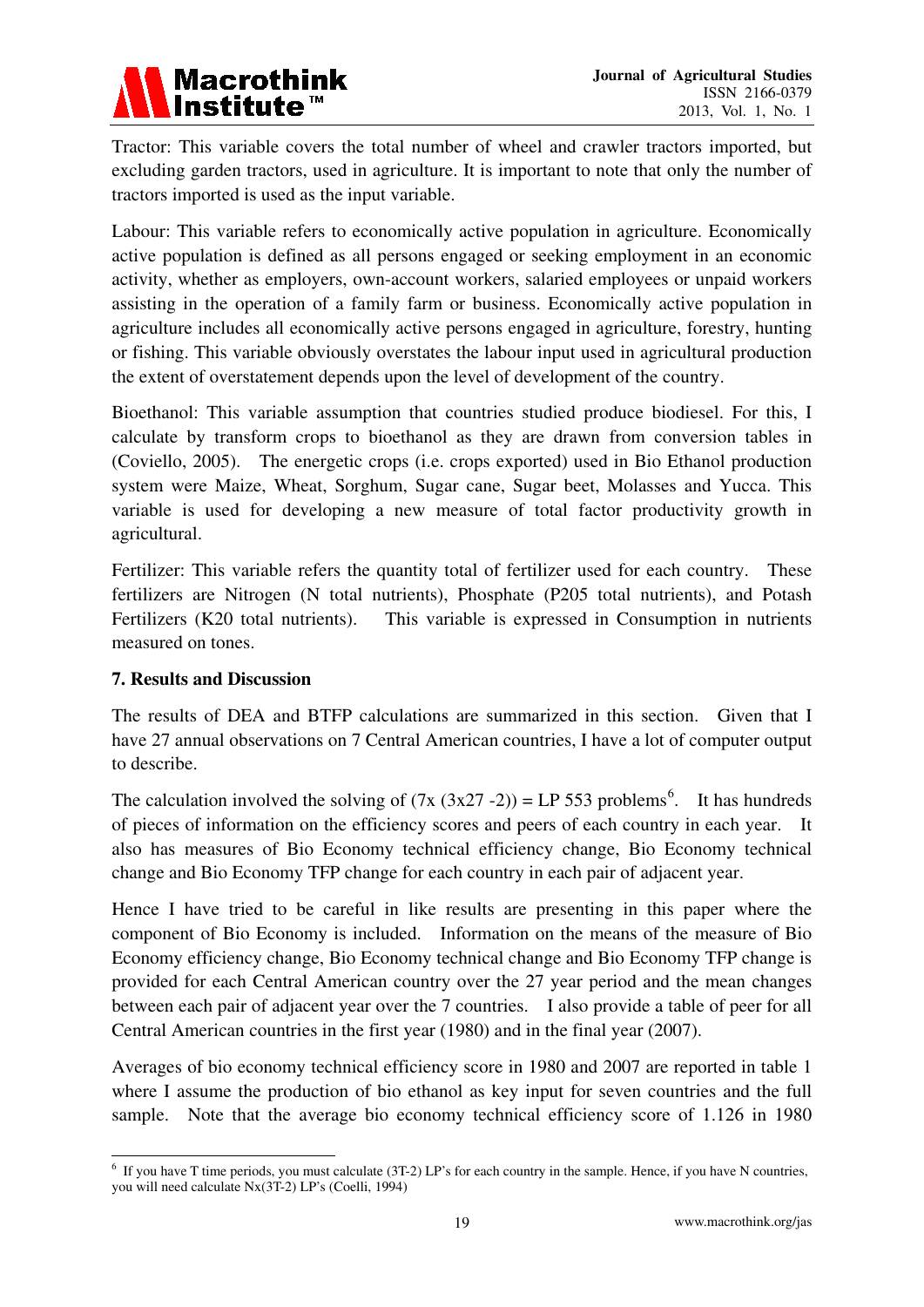

implies that if those Central American countries were producing bioethanol then they were producing 13 percent of the output that could be potentially the production using the observed input quantities (bio ethanol). It is interesting to note that those Central American countries with the lowest mean biotechnical efficiency scores in 1980 were – Nicaragua, El Salvador and Guatemala- however also achieved the largest increase in mean bio technical efficiency over the sample period. This provides evidence of catch-up in these Central American countries, which was not found in many of the studies listed on in table 0. This is most likely due to the fact that our data set spans the past three decade where the bio Ethanol input is considered, while the majority of these studies consider the 1960-2007 period and they don't considered the bio ethanol as key input.

| Table 0                                                                                     |                   |         |                      |  |  |
|---------------------------------------------------------------------------------------------|-------------------|---------|----------------------|--|--|
| Analyses of inter-country agricultural total factor productivity<br>(TFP) growth, 1993-2011 |                   |         |                      |  |  |
| Authors                                                                                     | Method            | Years   | Countries            |  |  |
| Fulginiti and Perrin (1993)                                                                 | <b>CD</b>         | 1961-85 | 18 LDC               |  |  |
| Bureau et al. (1995)                                                                        | DEA & Fisher      | 1973-89 | 10 DC                |  |  |
| Fulginiti and Perrin (1995)                                                                 | <b>DEA</b>        | 1961-85 | 18 LDC               |  |  |
| Craig et al(1997)                                                                           | <b>CD</b>         | 1961-90 | 98                   |  |  |
| Lusigi and Thirtle (1997)                                                                   | <b>DEA</b>        | 1961-91 | 47 Africa            |  |  |
| Fulginiti and Perrin (1998)                                                                 | CD (VC)           | 1961-85 | 18 LDC               |  |  |
| Rao and Coelli (1998)                                                                       | <b>DEA</b>        | 1961-95 | 97                   |  |  |
| Amade (1998)                                                                                | <b>DEA</b>        | 1961-93 | 70                   |  |  |
| Fulginiti and Perrin (1999)                                                                 | DEA & CD          | 1961-85 | 18 LDC               |  |  |
| Martin and Mitra (1999)                                                                     | Translog          | 1967-92 | 49                   |  |  |
| Wiebe et al. (2000)                                                                         | <b>CD</b>         | 1961-97 | 110                  |  |  |
| Chavas (2001)                                                                               | <b>DEA</b>        | 1960-95 | 12                   |  |  |
| Ball et al. (2001)                                                                          | Fisher (EKS)      | 1973-93 | 10 DC                |  |  |
| Suhariyanto et al. (2001)                                                                   | <b>DEA</b>        | 1961-96 | 65 Asia/Africa       |  |  |
| Suhariyanto and Thirtle (2001)                                                              | <b>DEA</b>        | 1961-96 | 65 Asia              |  |  |
| Trueblood and Coggins (2003)                                                                | <b>DEA</b>        | 1961-91 | 115                  |  |  |
| Nin et al (2003)                                                                            | <b>DEA</b>        | 1961-94 | <b>20 LDC</b>        |  |  |
| Rao and O'Donnell(2004)                                                                     | <b>DEA-SFA MF</b> | 1986-90 | 97                   |  |  |
| Coelli and Rao (2005)                                                                       | <b>DEA</b>        | 1980-00 | 93                   |  |  |
| Coelli et al (2005)                                                                         | <b>DEA</b>        | 1987-02 | 100 Belgium farms    |  |  |
| Tong et al (2009)                                                                           | <b>DEA-SFA</b>    | 1994-05 | 29 Chinise provinces |  |  |
| Hoang and Coelli (2009)                                                                     | <b>DEA</b>        | 1990-03 | 28 OECD              |  |  |
| Yeboah et al (2011)                                                                         | <b>DEA</b>        | 1980-07 | 3DC                  |  |  |

## Table 1 : Mean of Bio Economy Technical Efficiency for Countries, 1980-2006

| Countries                 | 1980  | 1990  | 2006  |
|---------------------------|-------|-------|-------|
| <b>Belize</b>             | 1.141 | 1.106 | 1.403 |
| Costa Rica                | 1.304 | 1.107 | 3.881 |
| El Salvador               | 1.053 | 1.811 | 0.998 |
| Guatemala                 | 1.03  | 1.898 | 0.813 |
| <b>Honduras</b>           | 1.192 | 4.052 | 1.424 |
| Nicaragua                 | 0.526 | 1.618 | 1.961 |
| Panamá                    | 1.638 | 1.423 | 0.994 |
| Mean Central America mean | 1.126 | 1.859 | 1.639 |

The information on changes of averages biotechnical efficiency only tells the "catch-up" as part of the productivity story. The hypothetic case is at what times these countries produce bio ethanol instead export it. BTFP change can also appear in the form of technical change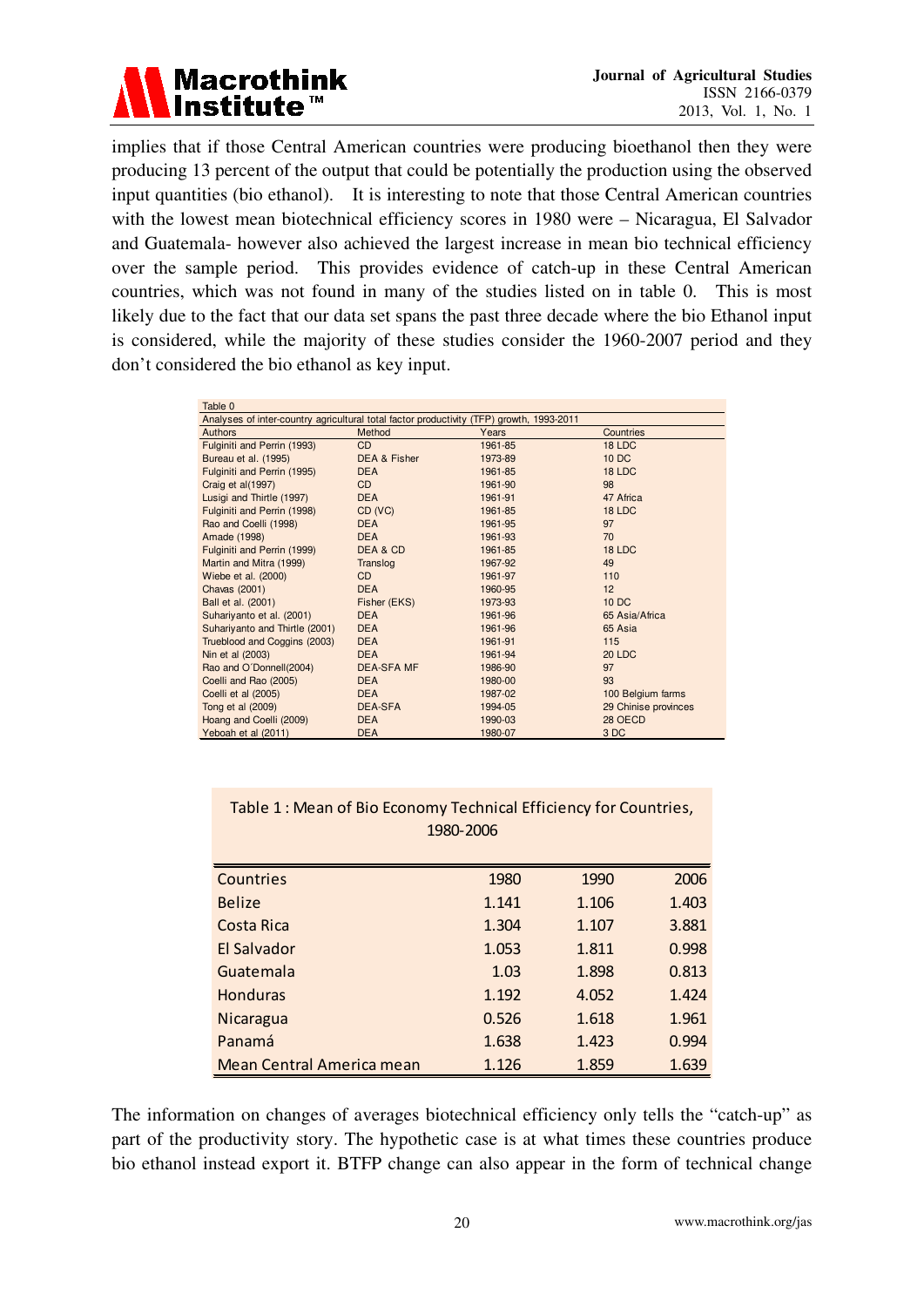

(or frontier-shift). The means of the measures of technical efficiency change, technical change and TFP change for each country (over the 27-year sample period) are presented in Table 2. Table 4 shows the weighted annual averages (averaged over the 7 countries) of bio economy efficiency change, bio economy technical change and BTFP change.

| Table 2: Mean Bio Economy TFP Change, Bio Economy Technical Efficiency |                                               |       |              |       |  |  |  |
|------------------------------------------------------------------------|-----------------------------------------------|-------|--------------|-------|--|--|--|
| Change, and Bio Economy Technical Change, 1980-2007                    |                                               |       |              |       |  |  |  |
| No.                                                                    | btfpch<br>beffch<br><b>btechch</b><br>Country |       |              |       |  |  |  |
|                                                                        |                                               |       |              |       |  |  |  |
| 1                                                                      | <b>Belize</b>                                 | 1.044 | $\mathbf{1}$ | 1.044 |  |  |  |
| 4                                                                      | Guatemala                                     | 1.036 | $\mathbf{1}$ | 1.036 |  |  |  |
| 6                                                                      | Nicaragua                                     | 1.033 | 1.018        | 1.014 |  |  |  |
| 3                                                                      | El Salvador                                   | 1.009 | $\mathbf{1}$ | 1.009 |  |  |  |
|                                                                        | Panamá                                        | 0.997 | $\mathbf{1}$ | 0.997 |  |  |  |
| $\mathcal{P}$                                                          | Costa Rica                                    | 0.984 | $\mathbf{1}$ | 0.984 |  |  |  |
| 5                                                                      | <b>Honduras</b>                               | 0.979 | $\mathbf{1}$ | 0.979 |  |  |  |
|                                                                        |                                               |       |              |       |  |  |  |
|                                                                        | <b>Central America (mean)</b>                 | 1.011 | 1.003        | 1.009 |  |  |  |

Table 2 shows the mean bio economy technical efficiency change, bio economy technical change and BTFP change for the 7 countries over the period 1980 to 2007. Countries in the table are presented in descending order for magnitude of the BTFP changes. The table shows Belize and Guatemala, Nicaragua like the three countries with maximum BTFP growth. Belize shows a 4.4 percent average growth in BTFP, which is due to 4.4 percent growth in bio economy technical efficiency, and keeping growth in bio economy technical change. Guatemala and Nicaragua respectively exhibit BTFP growth rates of 3.6 and 1.4 percent. The unweighted average (across all countries) growth in BTFP is 1.1 percent.

In Table 3 we can identify all those countries that define the frontier bio economy technology for the years 1980 and 2007 in the vicinity of their observed output and input mixes. The table shows that there are 3 countries that are on the frontier in 1980, however in 2007 here aren't change in all countries. Only 3 countries, Belize, Costa Rica, and Panamá, which were on the frontier in 1980, were no longer in the frontier in 2000. Table 3 also provides a list of countries that define the best practice (peers) for each of the countries that are not on the frontier. It is interesting to observe the changes in the sets of peer countries over the two periods. For example, in 1980 Belize and Costa Rica had Nicaragua as its peers. However, in 2000 any country remained in the peer country set.

The last two columns of Table 3 show the number of times each of the efficient countries on the frontier appear as a peer for the bio economy technically inefficient countries. Countries that do not appear as a peer for any other country may be considered to be on the frontier due to the unique nature of their input and output mix. For example El Salvador, Guatemala, Honduras y Nicaragua does not appear as a peer for any country in 1980. In contrast, Belize, Costa Rica and Panamá appear as a peer for 1 country in 1980.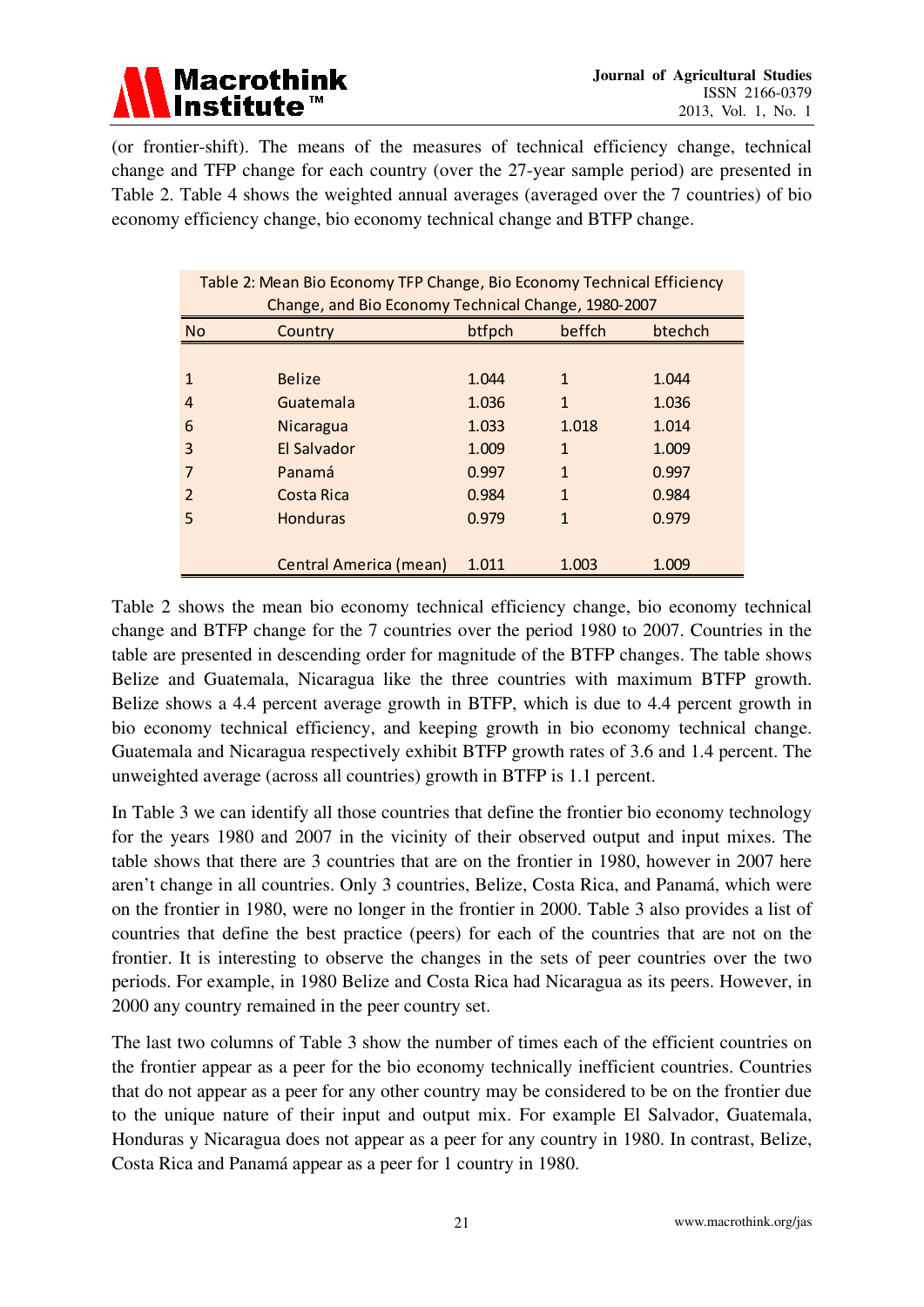

| Tabla 3: Peer from DEA, 1980 and 2007                       |               |   |                |                         |         |      |  |  |
|-------------------------------------------------------------|---------------|---|----------------|-------------------------|---------|------|--|--|
| Peer                                                        |               |   |                |                         | Conteo* |      |  |  |
|                                                             | Country       |   | 1980           |                         |         | 2007 |  |  |
| $1\vert$                                                    | <b>Belize</b> |   |                |                         |         |      |  |  |
|                                                             | 2 Costa Rica  | ŋ |                |                         |         |      |  |  |
|                                                             | 3 El Salvador | 3 |                |                         | 3       |      |  |  |
|                                                             | 4 Guatemala   | 4 |                |                         | 4       |      |  |  |
|                                                             | 5 Honduras    | 5 |                |                         | 5       |      |  |  |
| 61                                                          | Nicaragua     | 7 | $\overline{1}$ | $\overline{\mathbf{c}}$ | 6       |      |  |  |
|                                                             | 7 Panama      | 7 |                |                         |         |      |  |  |
|                                                             |               |   |                |                         |         |      |  |  |
| * The count is the peer count. That is, the number of times |               |   |                |                         |         |      |  |  |

that Country acts as a peer for another country

Table 4 shows the annual average bio economy technical efficiency change, bio economy technical change and BTFP change. This table shows the effect of the annual averages derived. Averages show only 0.09 percent growths in BTFP. This information also is showed in Figure 6 shows BTFP indices from 1980 to 2007 for the different Central American countries.

#### **8. Conclusions**

This paper presents some important findings on level and trends of productivity Bio Economy in Central America over the past three decades. In the results presented here it examine the growth in Bio Economy productivity in 7 countries over the period 1980 to 2007. The results show an annual growth from bio economy total factor productivity of 1.1 percent, explained by 0.03 percent per year of the bio economy efficiency change (or bio economy catch-up) and bio economy technical change (or bio ethanol frontier-shift) providing 0.09 percent. There is little evidence of the technology regression discussed in a number of the papers listed in Table 0. This is most likely a consequence of the use of a different sample period that stretched out to groups of countries and the introduction the knowledge based on bio economy (KBBE) with the bio ethanol as input. In terms of individual country performance, the most extraordinary performance is posted by Belize with an average annual growth of 4 percent in BTFP over the study period. Other countries with an average with strong performance are Guatemala and Nicaragua.

Though the results are quite reasonable and meaningful, this situation is a hypothetic case where the vegetables exports and oil exports were transforming to bio ethanol, I am quite conscious of the data limitation and the need for further work in this area of knowledge based on bio economy. For future works we should include: a) an examination of the robustness of the results of the results to shift in the base period for the computation of output aggregate; b) the inclusion of biodiesel, bioethanol inputs set; c) an investigation of the effects of the investment for bio economy; d) utilization of parametric distance functions to study the robustness of the findings to the choice of methodology based on bio economy.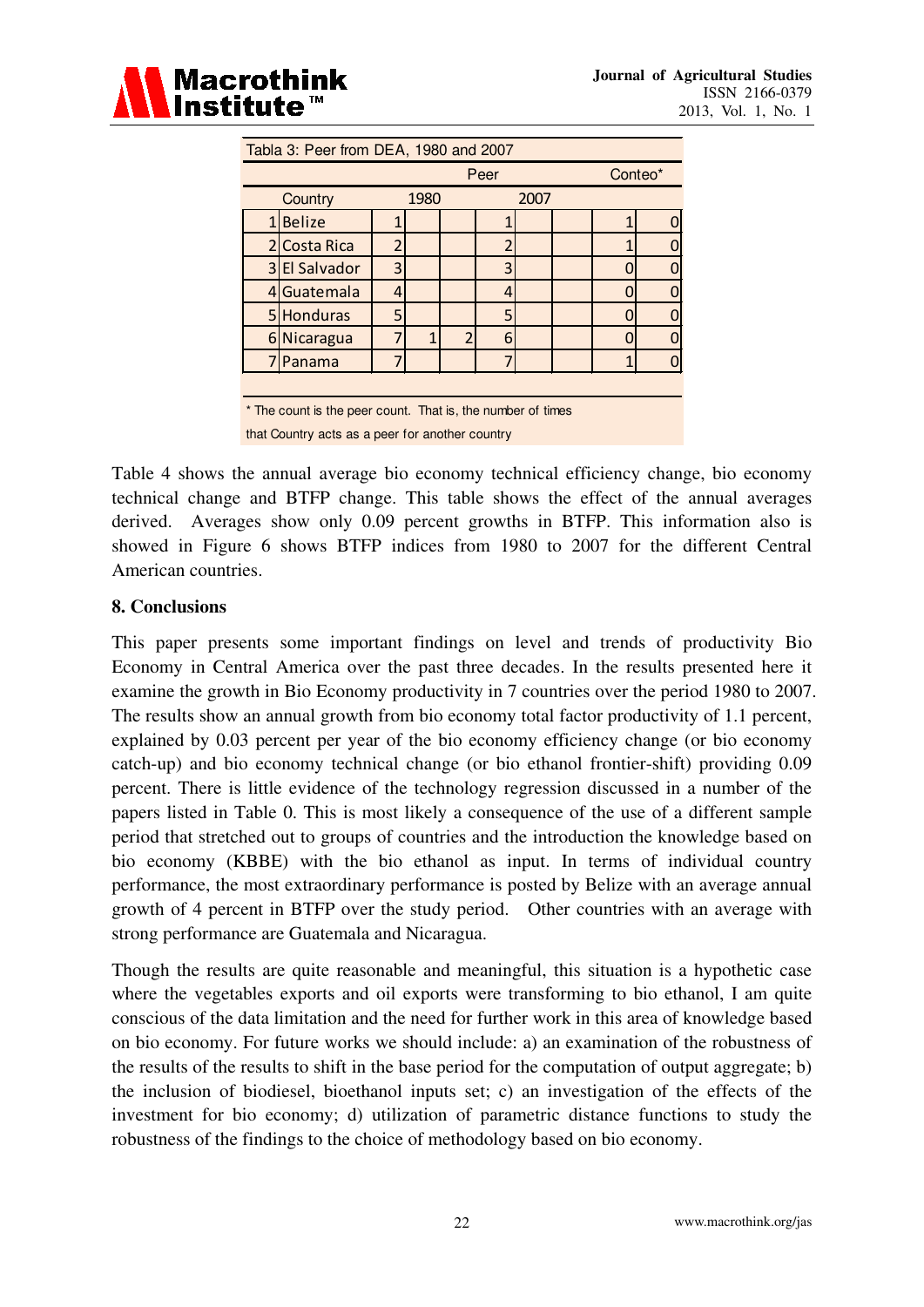

## **Acknowledgement**

The research was financed by International Association of Agricultural Economist. I would like to recognize to the Autonomous National University of Nicaragua, León for your contribution to this researching.

#### **References**

Arnade, C. (1998). "Using a Programming Approach to Measure International Agricultural Efficiency and Productivity", *Journal of Agricultural Economics, 49*, 67-84.

Avila, A.F.D., & R.E. Evenson. (1995). "Total Factor Productivity Growth in Brazilian Agriculture and the Role of Agricultural Research."Anais do XXXIII Congresso Brasileiro de Economia e Sociologia Rural. Volume 1: 631-657.

Ball, V. Eldon, C.A. Knox Lovell, Richard Nehring, & Agapi Somwaru.(1994) "Incorporating Undesirable Outputs into Models of Production." Cahiers d'economieet Sociologie 31(1994):60-74.

Ball, V. Eldon, Bureau, J.C., Butault, J.P., & Nehring, R. (2001). "Levels of Farm Sector Productivity: An International Comparison", *Journal of Productivity Analysis, 15*, 5-29.

Baker, Mindy L., Hayes, Dermot J., Babcock, & Bruce A. (2008). "Crop-Based Biofuel Production under Acreage Constraints and Uncertainty", Working Paper 08 WP 460. Center for Agricultural and Rural Development.Iowa State University. Ames, Iowa 50011-1070. www.card.iastate.edu

Bureau, C., R. Färe & S. Grosskopf.(1995). "A Comparison of Three Nonparametric Measures of Productivity Growth in European and United States Agriculture", *Journal of Agricultural Economics, 46*, 309-326.

Caves, D. W., L. R. Christensen, & W. E. Diewert, (1982a)."The Economic Theory of Index Numbers and the Measurement of Input, Output, and Productivity."*Econometrica*, 50:6, pp. 1393-414.

Caves, D. W., L. R. Christensen, & W. E. Diewert.(1982b). "Multilateral Comparisons of Output, Input, and Productivity Using Superlative Index Numbers."*The Economic Journal, 92*:365, 73-86.

Coelli, T. J. (1994). A Guide to FRONTIER Version 4.1: A computer Program for Stochastic Frontier Production and Cost Function Estimation, mimeo, Department of Econometrics, University of New England, Armidale. ISSN 1327-435X, ISBN 1 86389 4969, http://www.une.edu.un/econometric/cepawp.htp

Coelli, T. J D. S. P., Rao & G. E. Battese  $(1998)$ . An Introduction to Geoffricy and Productivity Analysis (Kluwer Academic Publishers: Boston, (1998), CH. 6, Ch 3.

Coelli, T. J. & D. S. P. Rao. (2005). "Total Factor Productivity Growth in Agriculture: A Malmquist Index Analysis of 93 Countries, 1980-2000." *Agricultural Economics*, 32:s1, 115-34.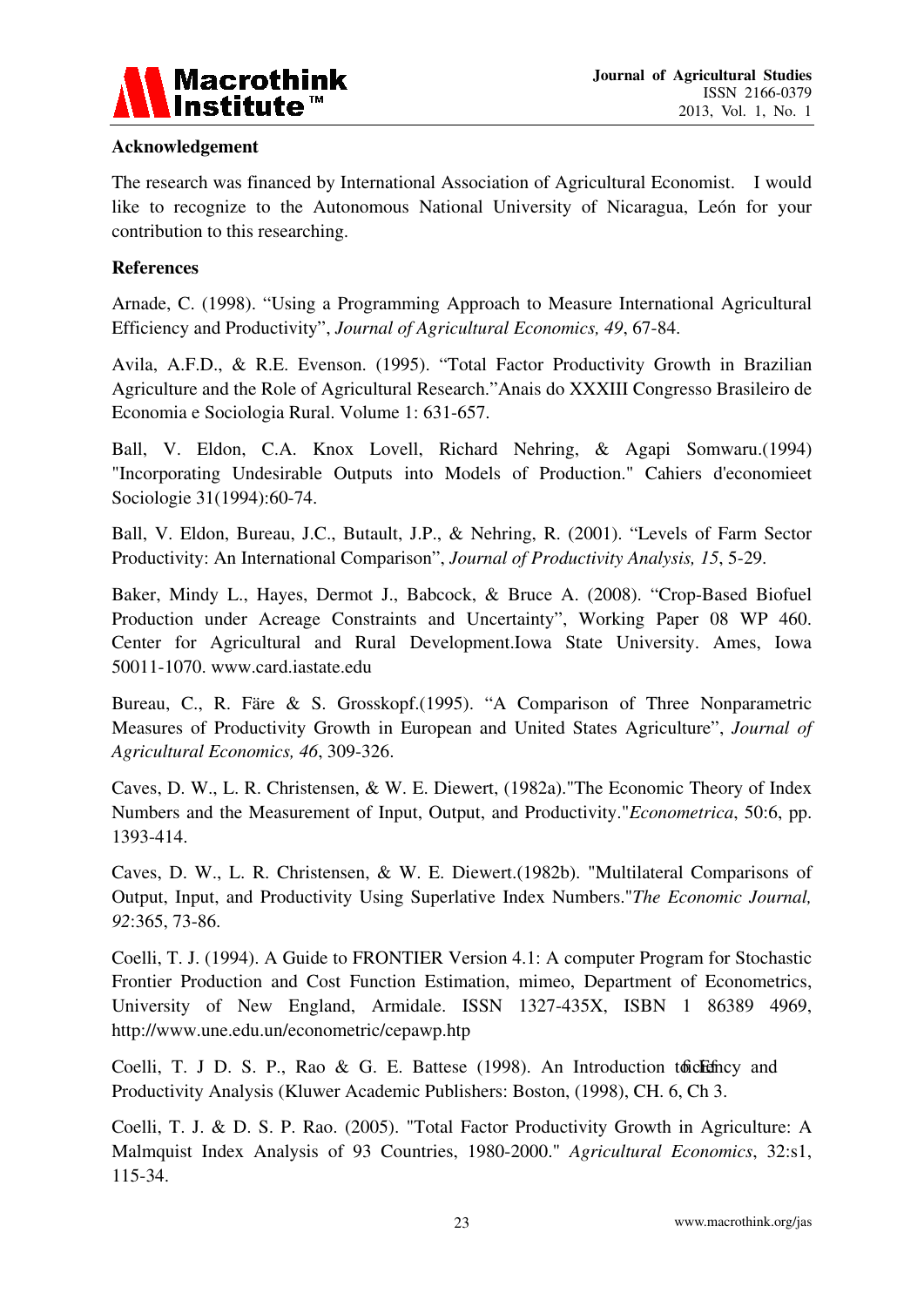

Coelli, T.J. et al. (2005). An Introduction to Efficiency and Productivity Analysis. New York,United States: Springer.

Coelli, T. J. & D. S. P. Rao. (2005). "Total Factor Productivity Growth in Agriculture: A Malmquist Index Analysis of 93 Countries, 1980-2000." *Agricultural Economics,* 32:s1, 115-34.

Coelli, T. J., L. Lauwers, & G. Van Huylenbroeck. (2007). "Environmental Efficiency Measurement and the Materials Balance Condition", *Journal of Productivity Analysis, 28*:1, pp.3-12

Cohen, JI. (1994). "Biotechnology Priorities, Planning and Policies: A Framework for Decision Making", ISNAR Research Report No 6.

Coviello, Manlio F., et al. (2005). Biocombustibles líquidos para transporte en América Latina y el Caribe. CEPAL-Colección de Documentos de proyectos. Copyright© Naciones Unidad, diciembre de 2008. Todos los derechos reservados. Impreso en Naciones Unidas, Santiago de Chile.

Craig, B.J., Pardey, P.G. & Roseboom, J. (1997). "International productivity patterns: accounting for input quality, infrastructure, and research", *American Journal of Agricultural Economics, 79*, 1064-1077.

Chung, Y. H., R. Fare, & S. Grosskopf.(1997). "Productivity and Undesirable Outputs: A Directional Distance Function Approach." *Journal of Environmental Management*, 51:3, pp. 229-40.

Chavas, J.P. (2001)."An International Analysis of Agricultural Productivity", in L. Zepeda, ed., Agricultural Investment and Productivity in Developing Countries, FAO, Rome.

Dowd, B. M., D. Press, & M. L. Huertos. (2008). "Agricultural Non-Point Source Water Pollution Policy: The Case of California's Central Coast." *Agriculture, Ecosystems & Environment, 128*:3, 151-61.

EUROPEAN COMMISSION, EC. (2005). "New Perspective on the knowledge based bioeconomy: A conference report", European Commission, Brussels, Belgium, 2005.

Elobeid, A., S. Tokgoz, D.J. Hayes, B.A. Babcock, & C.E. Hart. (2007). "The Long-Run Impact of Corn-Based Ethanol on the Grain, Oilseed, and Livestock Sectors: A Preliminary Assessment." AgBioForum 10(1):11-18.

Elobeid, Amaniet. Al. (2007)."The Long-Run Impact of Corn-Based Ethanol on the Grain, Oilseed, and Livestock Sectors with Implications for Biotech Crops.*AgBioForum, 10* (1): 11-18.

Färe, R. & S. Grosskopf. (1994). Cost and Revenue Constrained Production. New York: Springer-Verlag.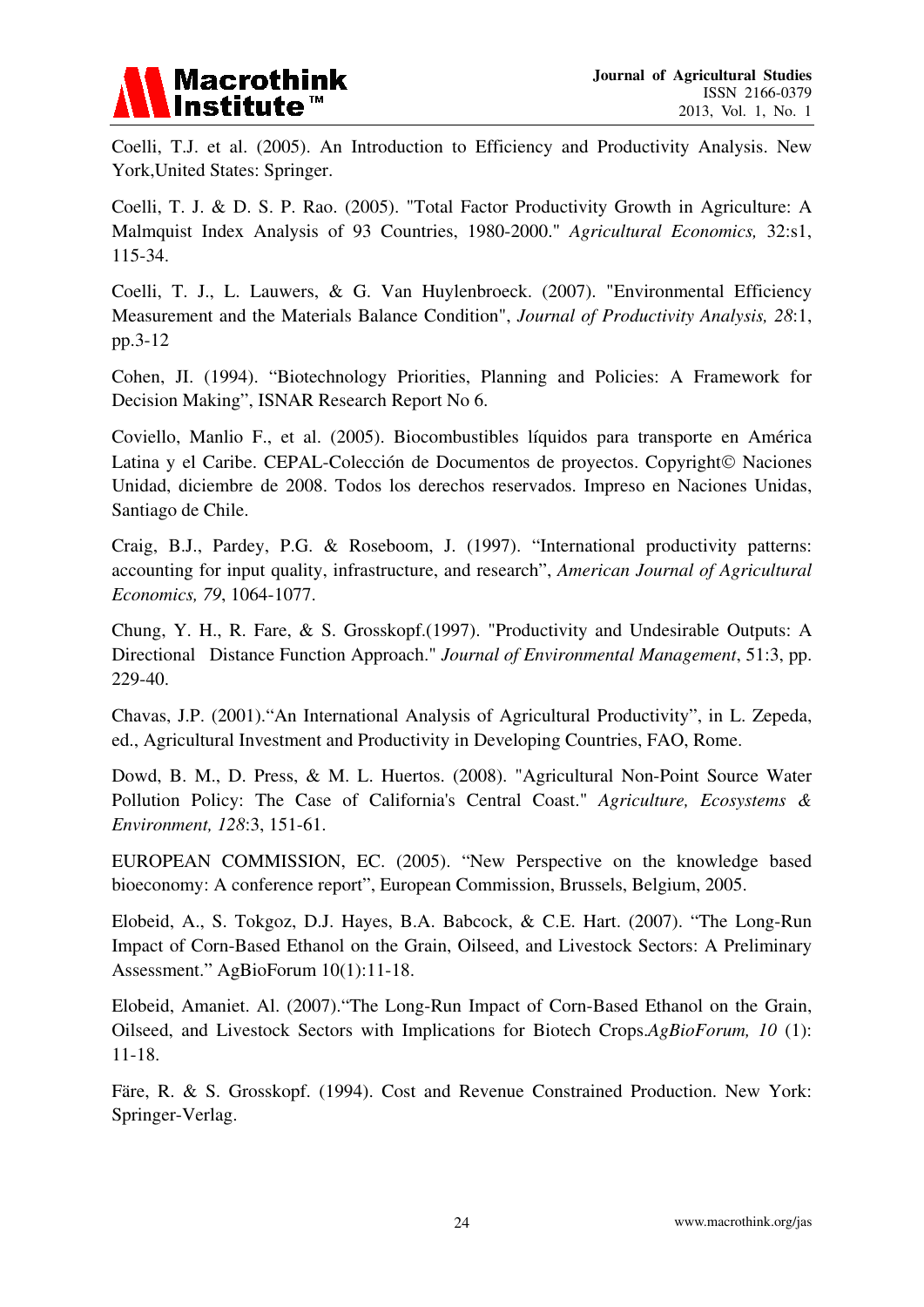

Färe, R., S. Grosskopf, C. A. K. Lovell, & C. Pasurka. (1989). "Multilateral Productivity Comparisons When Some Outputs Are Undesirable: A Nonparametric Approach." *The Review of Economics and Statistics,* 71:1, 90-98.

Färe, R. S. Grosskopf, M. Norris, & Z. Zhang, (1994). "Productivity Growth, Technical Progress and Efficiency Changes in IndustrialisedCountries.:" *American Economic Review, 84* (1994), 66–83.

Fulginiti, L. & R. Perrin. (1993). "Prices and Productivity in Agriculture", *Review of Economics and Statistics, 75*, 471-482.

Fulginiti, L.E. & Perrin, R.K. (1997)."LDC agriculture: Nonparametric Malmquist productivity indexes", *Journal of Development Economics, 53*, 373-390.

Fulginiti, L.E. & Perrin, R.K. (1998)."Agricultural productivity in developing countries", *Journal of Agricultural Economics,* 19, 45-51.

Fulginiti, L.E. & Perrin, R.K. (1999). "Have Price Policies Damaged LDC Agricultural Productivity?", *Contemporary Economic Policy, 17*, 469-475.

García Camús, Juan Manuel, García Laborda, José Angel.(2006).Biocarburanteslíquidos: Biodiésely Bioetano. http//www.madrimaasd.org

Hoang, Viet-Ngu& Coelli Tim., (2009).Measurement of Agricultural Total Factor Productivity Growth incorporating environmental factor: A Nutrients balance approach. School of Economics, The University of Queensland, St Lucia, 4072, Queensland, Austria, 23/05/2009. Working Paper No WP03/2009 ISSN No 1932-4398.http://ageconsearch.umn.edu/handle/47636

Köhlin, G. (2003).Fuelwood – Crisis or Balance?, Workshop Proceedings (editor), Göteborg University.

Lusigi, A. & Thirtle, C. (1997). "Total factor productivity and the effects of R&D in African agriculture", *Journal of International Development,* 9, 529-538.

Leudena, Carlos E. (2010). Agricultural Productivity Growth, Efficiency Change and Technical Progress in Latin America and Caribbean. IDB Working paper serieNo.IDB-WP-186. http://idbdocs.iadb.org/wsdocs/getdocument.aspx?docnum=35838847

Lanteri, Luis N. (2002). Productividad, desarrollo tecnológico y eficiencia. la propuesta de los índices Malmquist. Anales de la Asociación Argentina de Economía Política, XXXVII Reunión Anual, Tucumán, Argentina [en línea] www.aaep.org.ar

Martin, W. &Mitra, D. (1999)."Productivity Growth and Convergence in Agriculture and Manufacturing", Agriculture Policy Research Working Papers, No. 2171, World Bank, Washington D.C.

Nam, C. W., R. Parsche, D. M. Radulescu, & M. Schope, (2007)."Taxation of Fertilizer, Pesticides and Energy Use for Agricultural Production in Selected Eu Countries."*European Environment*, 17, 267-84.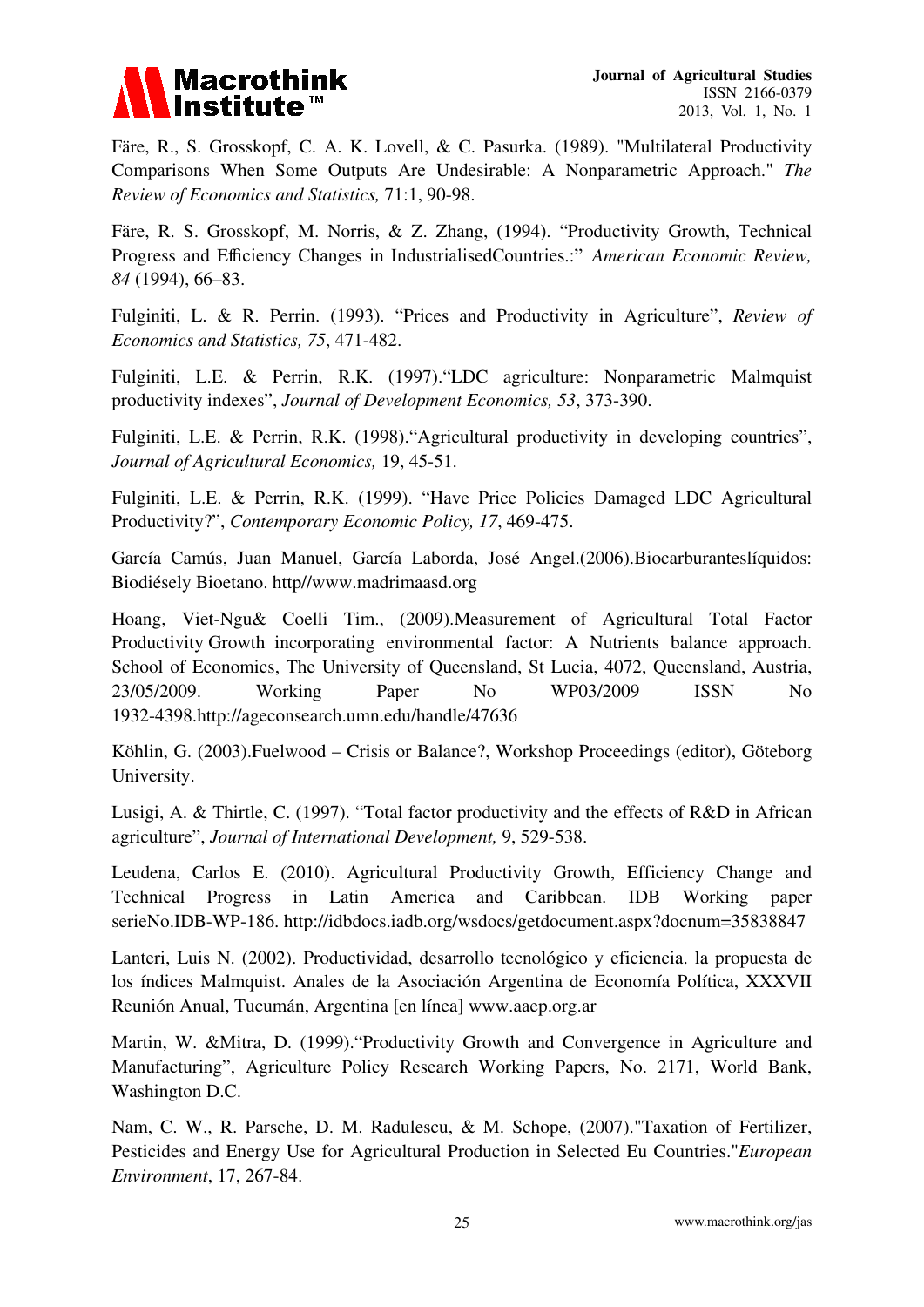

Nin, A., Arndt, C. &Preckel, P.V., (2003)."Is agricultural productivity in developing countries really shrinking? New evidence using a modified nonparametric approach", *Journal of Development Economics, 71*, 395-415.

OECD.(2006). Annual report 2006, Organization for Economic Co-Operation and Development.http://www.oecd.org/home/0,2987,en\_2649\_201185\_1\_1\_1\_1\_1,00.html

OECD. (2009). Journal on Development: Development Co-operation Report 2009 Volumen 10 issue 1 summary in Spanish ISBN 978-92-64-055056 © OECD 2009.

Pretty, J., C. Brett, D. Gee, R. Hine, C. Mason, J. Morison, M. Rayment, G. Van Der Bijl, & T. Dobbs.(2001). "Policy Challenges and Priorities for Internalizing the Externalities of Modern Agriculture."*Journal of Environmental Planning and Management, 44*, 263-83.

Pittman, R. W., (1983)."Multilateral Productivity Comparisons with Undesirable Outputs."*The Economic Journal,* 93:372, 883-91.

Rao, D.S.P. & Coelli, T.J., (1998). "Catch-up and Convergence in Global Agricultural Productivity, 1980-1995", CEPA Working Papers, No. 4/98, Department of Econometrics, University of New England, Armidale, pp. 25.

Rao, D. S. Prasada, Christopher J. O'Donnell, & George E. Battese. (2003). "Metafrontier Functions for the Study of Inter-Regional Productivity Differences." Working Paper no. 01/2003, Centre for Efficiency and Productivity Analysis, School of Economics, The University of Queensland.

Reinhard, S., C. A. Knox Lovell, & G. J. Thijssen. (2000). "Environmental Efficiency with Multiple Environmentally Detrimental Variables; Estimated with Sfa and Dea." *European Journal of Operational Research*, 121:2, 287-303.

Rozakis, S., & J.C. Sourie. (2005). "Micro-economic Modelling of Biofuel System in France to Determine Tax Exemption Policy under Uncertainty."*Energy Policy* 33(2):171-182.

Shaik, S. & R. K. Perrin. (2001). "Agricultural Productivity and Environmental Impacts: the Role of Non-Parametric Analysis."American Agricultural Economics Association Meetings. American Agricultural Economics Association (AAEA): Chicago.

Scheel, H. (2001). Undesirable Output in Efficiency Valuations;*European Journal of operational Research*.132:2, 400-10.

Suhariyanto, K. & Thirtle, C. (2001). "Asian Agricultural Productivity and Convergence", *Journal of Agricultural Economics, 52,* 96-110.

Suhariyanto, K., Lusigi, A. & Thirtle, C. (2001). "Productivity Growth and Convergence in Asian and African Agriculture", in Asia and Africa in Comparative Economic Perspective, P. Lawrence and C. Thirtle, eds. London: Palgrave, 258-74.

Tong, Haizhi, et. al, (2009). Chinese Regional Agricultural Productivity: 1994-2005. Contributed Paper prepared for presentation at the International Association of Agricultural Economists' 2009 Conference, Beijing, China, August 16-22, 2009.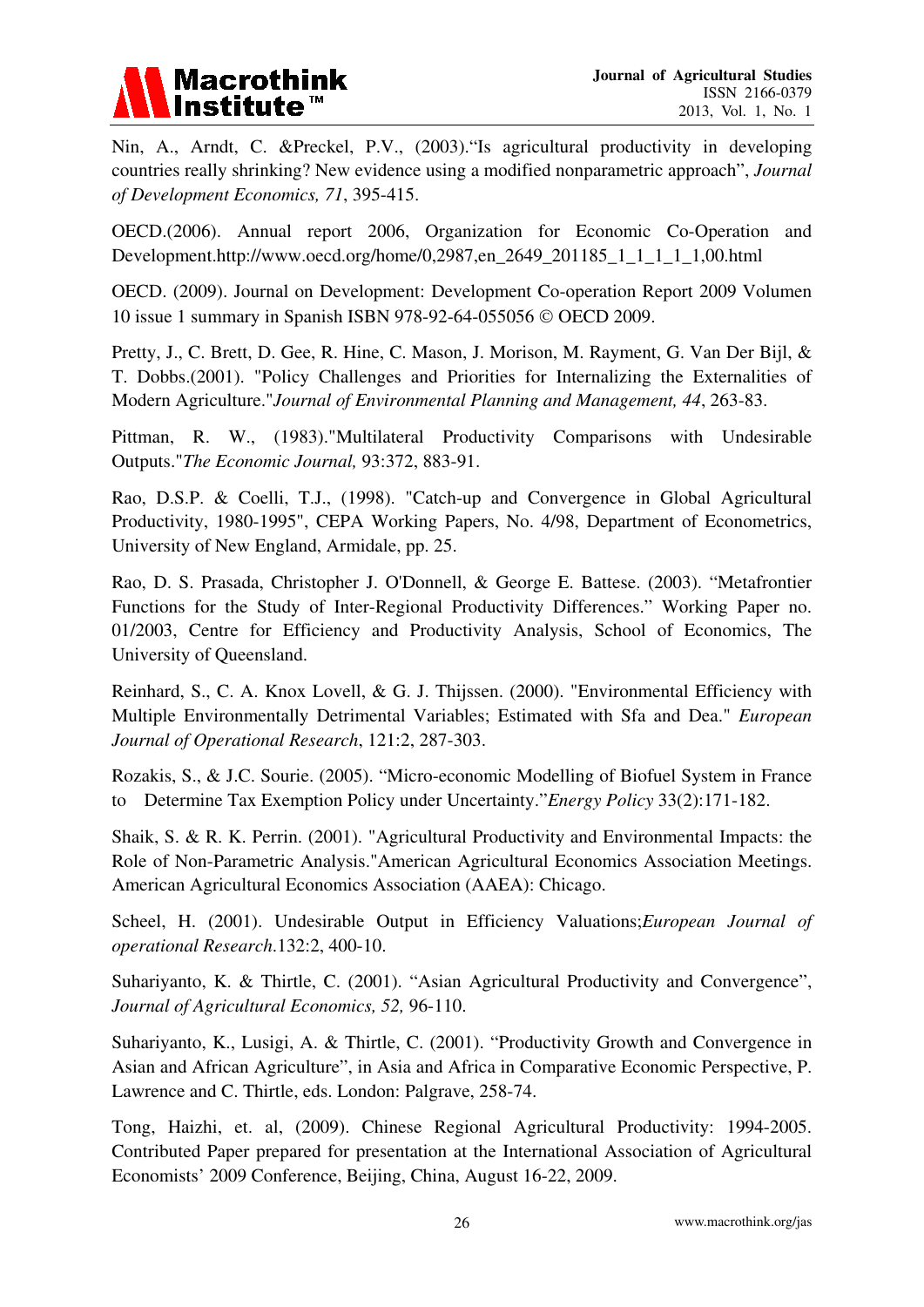

Tyteca, D. (1996). On the Measurement of the Environmental Performance of Firms- a Literature Review and a Productive of Firms- Concepts and Empirical Results, *Journals of Productivity Analysis*, 8:2, 183-07

Tyteca, D. (1997). "Linear Programming Models for the Measurement of Environmental Performance of Firms—Concepts and Empirical Results." *Journal of Productivity Analysis*, 8:2, 183-97.

Tokgoz, S., A. Elobeid, J.F. Fabiosa, D.J. Hayes, B.A. Babcock, T-H.Yu, F. Dong, C.E. Hart, & J.C.Beghin. (2007). "Emerging Biofuels: Outlook of Effects on U.S. Grain, Oilseed, and Livestock Markets." CARD Staff Report 07-SR 101, Center for Agricultural and Rural Development, Iowa State University.

Trigo, J. Eduardo. (2011). "The Bio Economy in Latin America and the Caribbean: Towards a socio economic research agenda", LAC regional IAA, Inter. Symposia on the Bio Economy, 19-20 September 2011, Cali Colombia.

Trueblood, M.A. & Coggins, J. (2003). Intercountry Agricultural Efficiency and Productivity: A Malmquist Index Approach, mimeo, World Bank, Washington DC.

Van Der Brandt, H. M. P. & H. P. Smit. (1998). "Mineral Accounting: The Way to Combat Eutrophication and to Achieve the Drinking Water Objective." *Environmental Pollution,* 102, 705-09.

Wiebe, K., Soule, M., Narrod C., & Breneman, V. (2000). Resource Quality and Agricultural Productivity: A Multi-Country Comparison, mimeo, USDA, Washington DC.http://www.oecd.org/home/0,2987,en\_2649\_201185\_1\_1\_1\_1\_1,00.html

Yaisawarng, S. & D. J. Klein. (1994). "The Effects of Sulfur Dioxide Controls on Productivity Change in the U.S. Electric Power Industry." *The Review of Economics and Statistics,* 76:3, 447-60.

Yeboah, Osei., et., (2011). Measurements of Agricultural Productivity and Efficiency Gains from NAFTA. Selected Paper prepared for presentation at the Southern Agricultural Economics Association Annual Meeting, Corpus Christi, TX, February 5-8, 2011

Zhang, Z., D. Vedenov, & M. Wetzstein. (2007). "Can the U.S. Ethanol Industry Compete in the Alternative Fuels Market?" *Agricultural Economics, 37*(1):105-112.

Zúniga, G. Carlos A. (2011). Texto básico de economía agrícola: Su Importancia para el Desarrollo Local Sostenible.ISBN: 978-99964-0-049-0. Registro de propiedad intelectual No OL-019-2011. Charter II, pag32-86. Disponible On Line at:http://purl.umn.edu/111604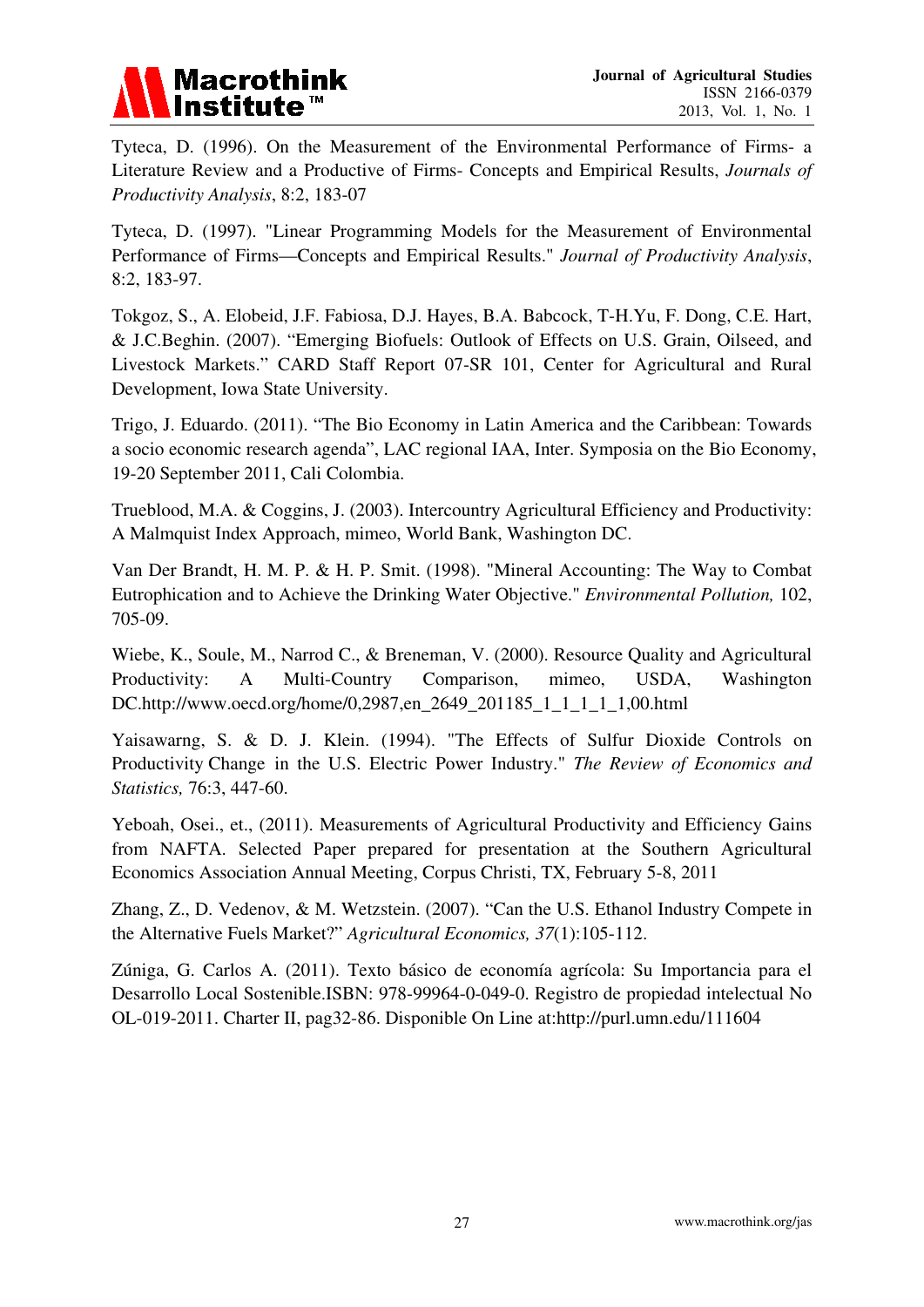

#### **Appendix**

| Table 4: Annual Mean BTFP Change, Bio Economy<br>Technical Efficiency Change, and Bio Technical Efficiency |      |        |                |         |  |
|------------------------------------------------------------------------------------------------------------|------|--------|----------------|---------|--|
| Change, Bio Technical Change                                                                               |      |        |                |         |  |
| Year*                                                                                                      |      | btfpch | beffch         | btechch |  |
|                                                                                                            |      |        |                |         |  |
|                                                                                                            | 1981 | 1.411  | 1.073          | 1.315   |  |
|                                                                                                            | 1982 | 0.997  | $\mathbf{1}$   | 0.997   |  |
|                                                                                                            | 1983 | 0.997  | $\overline{1}$ | 0.997   |  |
|                                                                                                            | 1984 | 1.117  | 1              | 1.117   |  |
|                                                                                                            | 1985 | 0.933  | $\mathbf{1}$   | 0.933   |  |
|                                                                                                            | 1986 | 1.359  | 0.948          | 1.434   |  |
|                                                                                                            | 1987 | 0.841  | 0.989          | 0.851   |  |
|                                                                                                            | 1988 | 0.868  | 1.067          | 0.814   |  |
|                                                                                                            | 1989 | 1.036  | $\overline{1}$ | 1.036   |  |
|                                                                                                            | 1990 | 1.008  | 0.996          | 1.012   |  |
|                                                                                                            | 1991 | 0.857  | 1.004          | 0.853   |  |
|                                                                                                            | 1992 | 0.837  | 1              | 0.837   |  |
|                                                                                                            | 1993 | 1.324  | $\overline{1}$ | 1.324   |  |
|                                                                                                            | 1994 | 0.88   | 0.991          | 0.888   |  |
|                                                                                                            | 1995 | 1.17   | 1.009          | 1.159   |  |
|                                                                                                            | 1996 | 0.869  | $\overline{1}$ | 0.869   |  |
|                                                                                                            | 1997 | 1.1    | 0.971          | 1.133   |  |
|                                                                                                            | 1998 | 0.89   | 1.029          | 0.865   |  |
|                                                                                                            | 1999 | 1.028  | 0.987          | 1.042   |  |
|                                                                                                            | 2000 | 0.818  | 1.013          | 0.807   |  |
|                                                                                                            | 2001 | 1.163  | $\mathbf{1}$   | 1.163   |  |
|                                                                                                            | 2002 | 0.761  | $\overline{1}$ | 0.761   |  |
|                                                                                                            | 2003 | 1.076  | $\overline{1}$ | 1.076   |  |
|                                                                                                            | 2004 | 0.866  | 0.98           | 0.884   |  |
|                                                                                                            | 2005 | 1.353  | 1.02           | 1.326   |  |
|                                                                                                            | 2006 | 0.905  | $\overline{1}$ | 0.905   |  |
|                                                                                                            | 2007 | 1.267  | $\overline{1}$ | 1.267   |  |
|                                                                                                            |      |        |                |         |  |
| mean                                                                                                       |      | 1.011  | 1.003          | 1.009   |  |

\*Note that 1981 refers to the change between 1980 and 1981, etc.